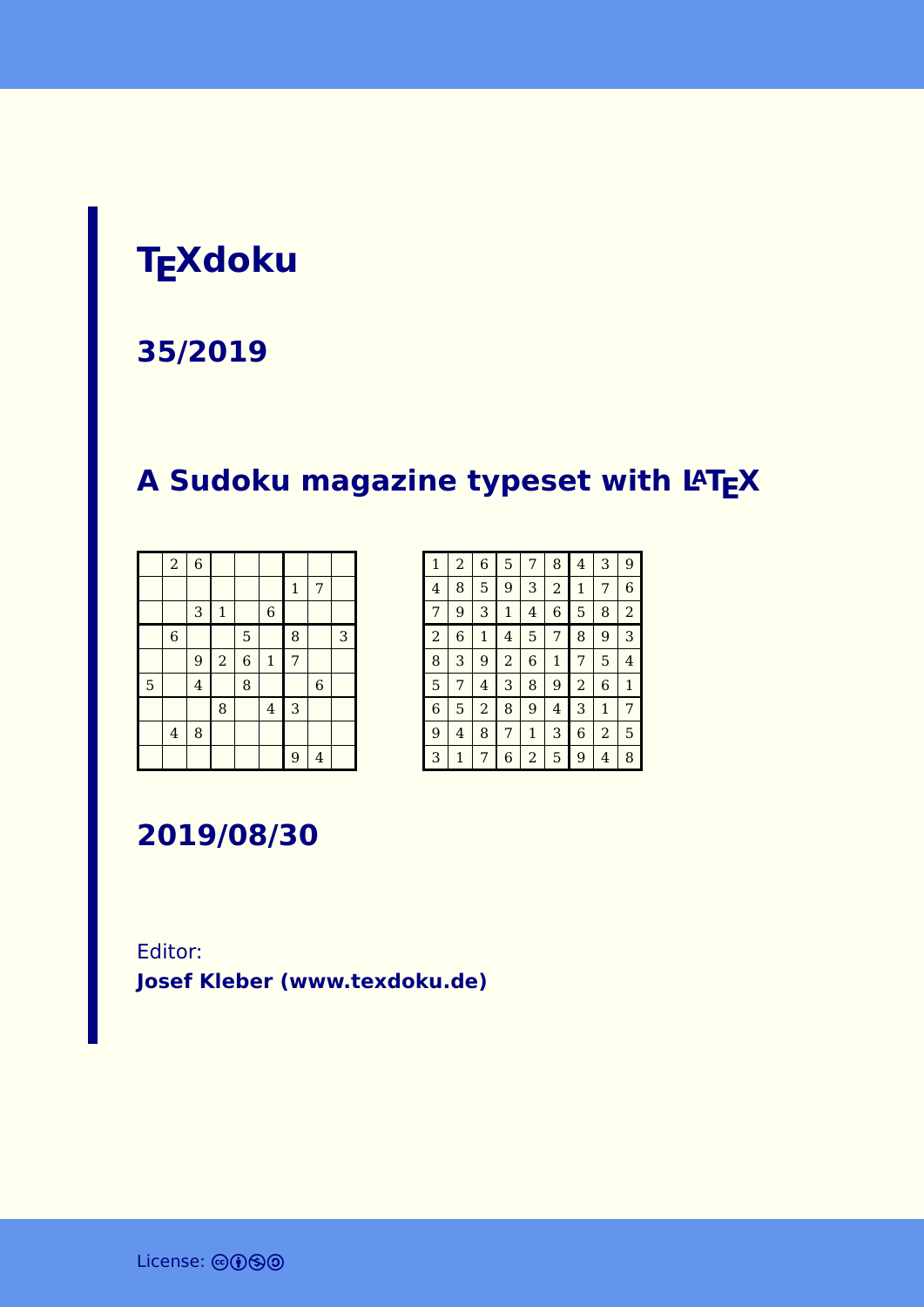Simple

|             | $\mathbf{1}$     |                |              | 7              |              |              |             |                |
|-------------|------------------|----------------|--------------|----------------|--------------|--------------|-------------|----------------|
|             |                  | $\overline{4}$ |              | $\,$ 6 $\,$    |              |              |             | 3              |
|             |                  |                | $\mathbf{1}$ |                | $\mathbf 5$  |              |             |                |
| $\mathbf 1$ | $\mathbf 5$      | 7              |              |                |              | $\mathbf{3}$ |             |                |
|             | 8                |                | 9            |                |              |              | $\,$ 6 $\,$ | $\overline{4}$ |
|             | $\overline{6}$   |                |              |                |              |              |             |                |
| 5           | $\boldsymbol{7}$ |                |              |                |              |              |             |                |
|             |                  |                |              |                | $\sqrt{3}$   |              |             |                |
|             |                  | $\sqrt{3}$     | 8            | $\overline{4}$ | $\mathbf{1}$ | 7            |             |                |
|             |                  |                |              |                |              |              |             |                |

|                |            | 3 | 5            |                  |             |                |   |
|----------------|------------|---|--------------|------------------|-------------|----------------|---|
|                | 8          |   |              |                  |             |                |   |
|                |            |   |              |                  | $\sqrt{2}$  |                |   |
| $\overline{5}$ |            | 8 | 9            |                  |             |                | 3 |
|                |            |   |              |                  | $\,$ 6 $\,$ |                | 7 |
| $\overline{6}$ | 7          |   | $\mathbf{2}$ |                  |             | $\overline{5}$ |   |
|                |            | 9 |              | 3                | $\mathbf 1$ |                |   |
|                | $\sqrt{2}$ | 5 |              | 8                |             |                |   |
| 7              |            |   |              | $\boldsymbol{6}$ |             |                | 8 |

|                |              |   |             | 9 | 7           | $\overline{6}$ | 8 |                |
|----------------|--------------|---|-------------|---|-------------|----------------|---|----------------|
|                | 7            |   |             | 5 |             |                |   | $\mathbf{1}$   |
|                |              |   | $\mathbf 1$ |   |             | 9              |   | $\overline{4}$ |
|                |              | 3 |             | 8 |             |                |   |                |
| 5              |              |   |             |   |             |                |   |                |
|                |              | 8 |             |   |             |                |   |                |
| 3              | $\mathbf{1}$ |   | 9           |   |             | 5              |   |                |
| $\overline{6}$ |              | 9 |             |   | $\mathbf 1$ | 8              |   |                |
|                | 5            |   |             | 7 |             |                | 3 |                |

|                | 8 | $\overline{5}$ | $\mathbf{1}$   |                  |                  | $\overline{a}$ |              |                |
|----------------|---|----------------|----------------|------------------|------------------|----------------|--------------|----------------|
|                |   |                | $\overline{4}$ |                  | $\boldsymbol{6}$ |                |              | 9              |
|                |   | $\,6\,$        |                | $\boldsymbol{2}$ | 9                |                |              | 7              |
| $\overline{2}$ |   | 9              |                |                  | 7                |                |              |                |
|                |   |                |                |                  | $\overline{4}$   |                |              | $\mathbf{1}$   |
|                | 7 |                |                |                  |                  |                | 9            | $\overline{6}$ |
|                | 9 | 8              |                |                  |                  |                |              |                |
| $\mathbf{1}$   |   | $\sqrt{2}$     |                |                  |                  |                | 5            |                |
| 6              |   |                |                |                  |                  |                | $\mathbf{1}$ |                |

|                | 8 | $\overline{4}$ | 9 |   |   |                |   |         |
|----------------|---|----------------|---|---|---|----------------|---|---------|
|                |   |                |   | 3 |   |                |   |         |
|                |   |                |   | 7 |   | $\sqrt{2}$     |   |         |
|                |   | 8              |   | 9 |   |                |   |         |
|                |   | $\overline{6}$ |   |   |   |                | 7 |         |
| $\overline{4}$ | 9 | $\overline{2}$ |   |   |   | 3              |   |         |
| $\overline{6}$ |   |                |   |   | 3 | 9              | 5 | $\bf 4$ |
|                |   |                |   | 5 |   | $\overline{6}$ | 3 |         |
|                |   | 7              | 4 |   |   |                | 8 |         |

| $\overline{2}$ | $\overline{5}$            |                |                |                |                |            |                         |
|----------------|---------------------------|----------------|----------------|----------------|----------------|------------|-------------------------|
| 3              |                           |                | $\mathbf 1$    | $\,$ 6 $\,$    |                |            |                         |
|                | 8                         | $\overline{7}$ | $\overline{4}$ |                | $\overline{6}$ |            |                         |
|                | $\sqrt{2}$                |                | 3              |                |                |            | 5                       |
|                |                           |                |                | $\overline{4}$ |                | $\sqrt{2}$ |                         |
| $\,$ 6 $\,$    |                           |                | 7              |                |                |            |                         |
|                |                           | 8              | 5              |                |                |            | $\overline{\mathbf{4}}$ |
|                | $\ensuremath{\mathsf{3}}$ |                |                | 7              |                |            |                         |
| $\mathbf{1}$   |                           | $\mathbf{3}$   |                |                |                |            | $\overline{2}$          |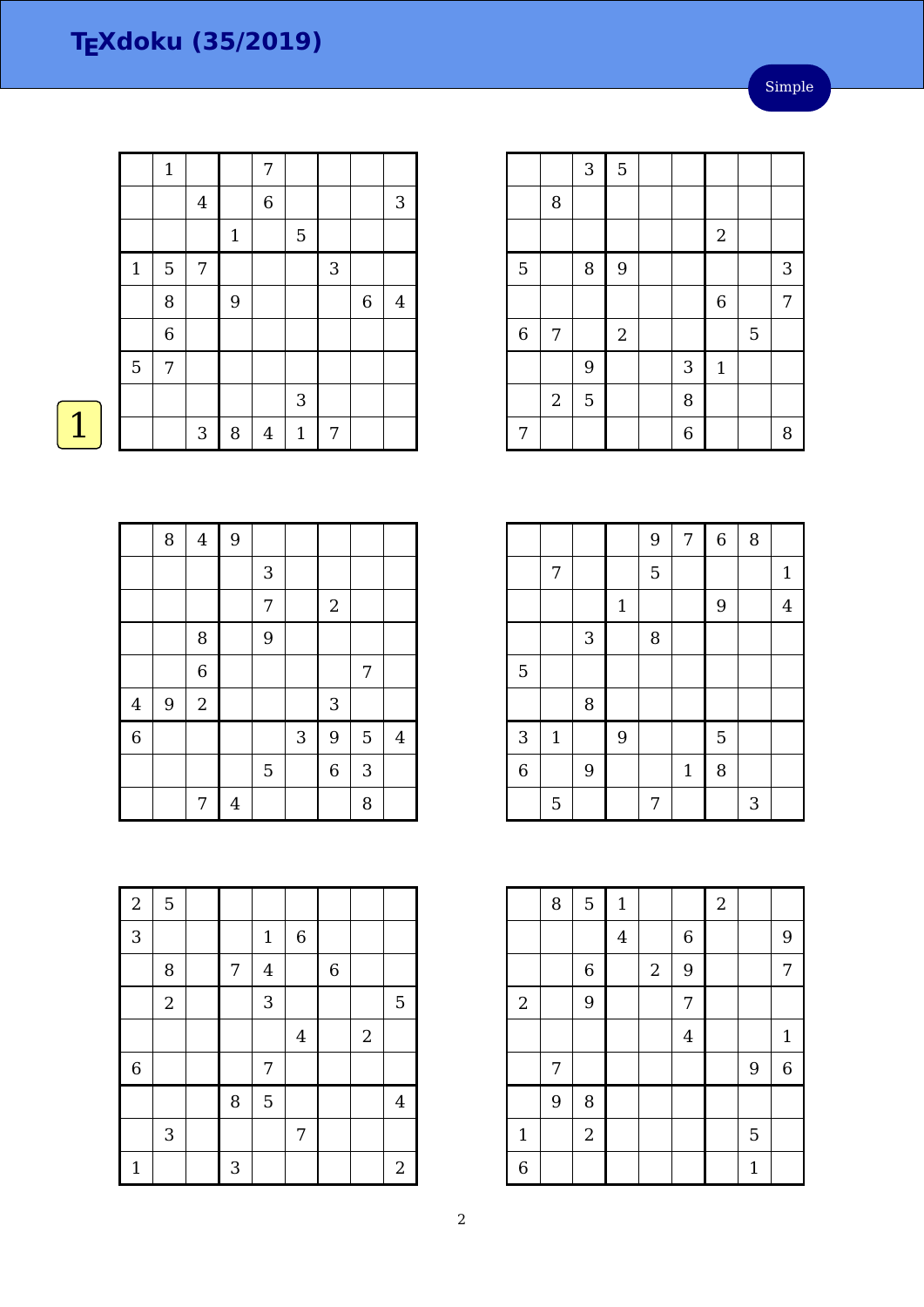| $\sqrt{2}$ |                  | $\,$ 6 $\,$  |   |       |            |              | 8              | 7       |
|------------|------------------|--------------|---|-------|------------|--------------|----------------|---------|
|            | 8                |              |   |       |            |              | 5              |         |
|            |                  | 7            |   |       |            | $\mathbf{1}$ |                |         |
|            | $\sqrt{2}$       |              |   |       |            |              |                |         |
| 7          |                  |              |   |       |            |              |                | 3       |
|            |                  | $\mathbf{1}$ |   |       | $\sqrt{2}$ |              | 9              |         |
|            |                  | 3            |   |       | 5          | 7            |                |         |
|            |                  |              | 8 | $9\,$ |            |              | $\mathbf{1}$   | $\,6\,$ |
|            | $\boldsymbol{6}$ | 9            |   | 7     |            |              | $\overline{2}$ | 5       |

|                |                  |             |                |       |                |                  |   | 9     |
|----------------|------------------|-------------|----------------|-------|----------------|------------------|---|-------|
|                |                  | $\mathbf 5$ | 8              | 4     | $1\,$          |                  |   |       |
| $\overline{6}$ |                  | 3           | 5              |       |                |                  |   | $1\,$ |
| 8              | $\boldsymbol{6}$ |             |                | $1\,$ |                | $\boldsymbol{4}$ |   |       |
| 5              |                  | $\mathbf 1$ |                |       |                |                  | 3 |       |
| 3              |                  | 9           | $\overline{6}$ |       | 5              | 7                |   |       |
|                |                  |             | 7              |       | 3              |                  |   |       |
|                |                  |             |                |       | $\overline{4}$ | $\sqrt{3}$       |   | 5     |
|                |                  |             | 9              |       |                |                  |   |       |

|                | 5 |                |                | $\mathbf{1}$ |                | 3              |   |   |
|----------------|---|----------------|----------------|--------------|----------------|----------------|---|---|
| 3              | 7 |                |                |              |                | $\overline{4}$ |   |   |
| $\overline{2}$ |   | $\mathbf{1}$   |                |              |                |                | 7 |   |
|                |   | $\sqrt{2}$     |                |              | 3              |                | 5 | 7 |
|                |   | 8              | 7              |              |                |                |   | 3 |
|                |   | $\overline{5}$ | $\overline{4}$ |              | $\overline{6}$ |                |   |   |
|                |   |                |                | 7            |                |                |   |   |
|                |   |                |                |              |                |                |   | 8 |
| $\overline{4}$ |   |                | $\sqrt{2}$     | $\, 8$       |                |                |   |   |

|                |              | 8              | $\overline{2}$   |                |                |                |                  |
|----------------|--------------|----------------|------------------|----------------|----------------|----------------|------------------|
| $\bf 4$        |              | $\overline{6}$ |                  |                | 7              | $\mathbf{1}$   |                  |
|                |              |                |                  |                |                |                |                  |
| 7              |              |                | $\boldsymbol{6}$ | $\overline{2}$ | 5              |                | $\mathbf{1}$     |
| $\overline{6}$ |              |                |                  |                | $\overline{4}$ | 3              |                  |
|                |              |                | $\overline{4}$   | 3              |                |                | $\boldsymbol{2}$ |
|                |              |                |                  |                |                | 8              |                  |
| 8              |              |                |                  |                | $\mathbf{1}$   | $\overline{6}$ |                  |
|                | $\mathbf{1}$ | 5              | 7                |                | $\overline{a}$ |                | 3                |

|                |             |                  |   |                |   | $\overline{6}$ |       | 7              |
|----------------|-------------|------------------|---|----------------|---|----------------|-------|----------------|
|                |             | 5                |   |                |   | $\overline{4}$ |       |                |
| 7              |             |                  |   | 3              |   | 9              | 5     |                |
| $\overline{2}$ |             | $\bf 4$          |   |                |   |                |       |                |
| 5              | 7           |                  |   |                |   | $\sqrt{2}$     |       |                |
|                | $\mathbf 1$ |                  |   |                |   |                |       | $\overline{4}$ |
|                | $\bf 4$     | $\boldsymbol{2}$ | 7 | $\mathbf{1}$   |   | 5              | 9     |                |
| $\,$ 6 $\,$    |             |                  |   | $\overline{4}$ | 3 |                | $1\,$ |                |
|                |             |                  |   |                |   |                |       | $\overline{2}$ |

|                |              |             | $\bf 4$        |   |   |                |   |                  |
|----------------|--------------|-------------|----------------|---|---|----------------|---|------------------|
| $\overline{4}$ | 9            |             | $\overline{2}$ | 8 |   | $1\,$          |   | $\boldsymbol{6}$ |
|                | $\mathbf{1}$ |             | $\overline{6}$ |   | 9 | 7              |   |                  |
|                |              |             |                |   |   |                |   | $\overline{7}$   |
|                |              |             |                |   |   | 9              | 5 |                  |
| $\overline{2}$ |              | $\mathbf 5$ |                |   |   |                |   | 8                |
|                | $\,$ 6 $\,$  |             | 8              |   |   |                |   |                  |
| 5              |              |             |                |   |   |                | 8 | $\overline{4}$   |
|                |              | 9           |                |   |   | $\overline{6}$ |   | $\boldsymbol{2}$ |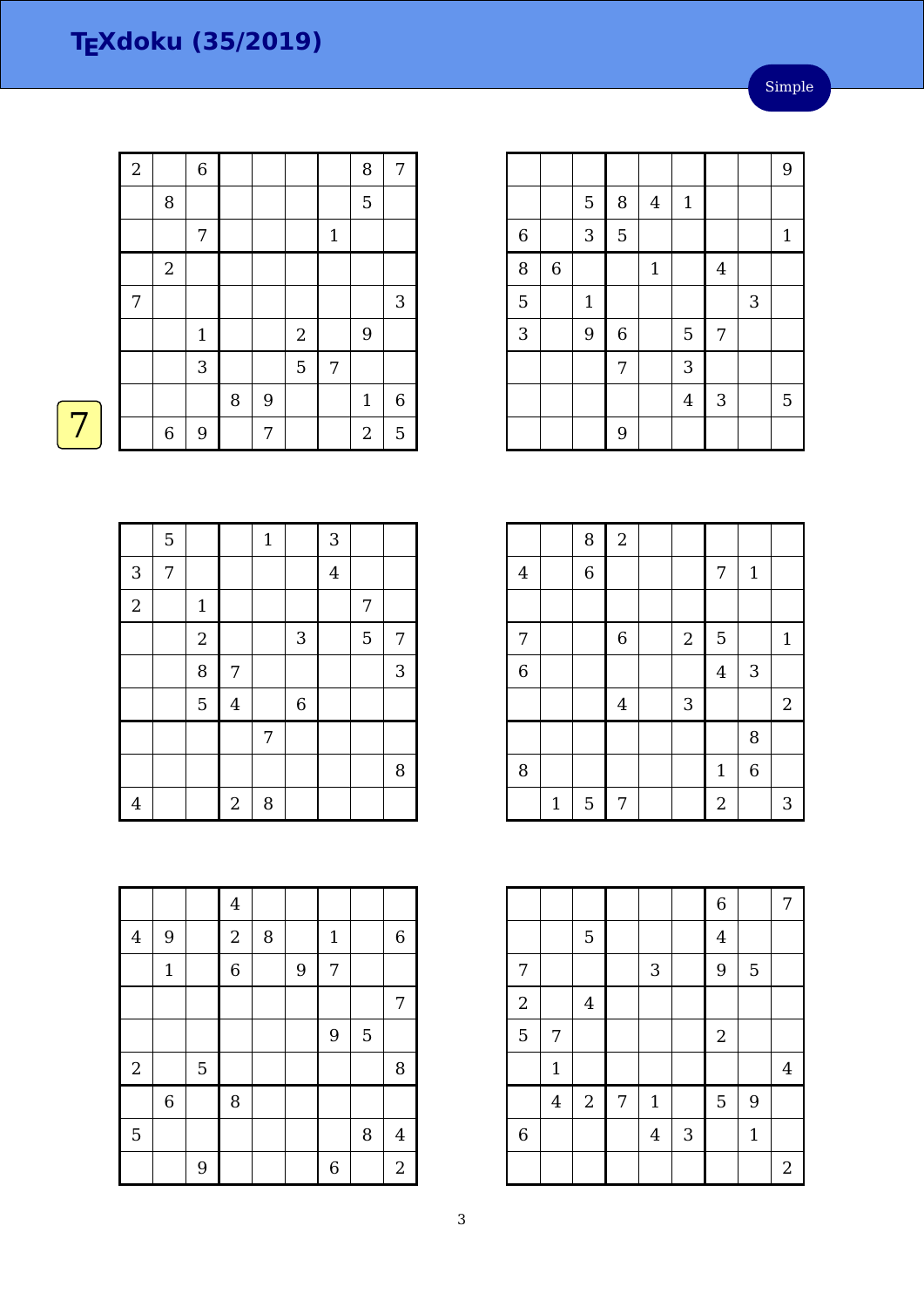| 3     | $\mathbf 5$<br>$1\,$ |                | 8           | 3              |   |              |   |
|-------|----------------------|----------------|-------------|----------------|---|--------------|---|
|       |                      |                |             |                |   |              |   |
|       |                      |                |             |                |   |              |   |
|       |                      |                |             |                |   |              |   |
|       |                      |                |             | 7              |   |              |   |
|       | 8                    | $\sqrt{2}$     |             |                | 5 | $\mathbf{1}$ |   |
| 9     | 7                    |                | $\mathbf 1$ | $\overline{6}$ | 8 |              |   |
| $1\,$ |                      |                |             | $\overline{2}$ |   |              | 9 |
|       |                      | $\overline{6}$ |             |                |   |              | 3 |
|       |                      |                | 7           | 9              |   |              |   |
|       |                      |                |             |                |   |              |   |

 $\boxed{13}$ 

| 9              | $\mathbf 5$ |                  |              |              |                  |   |              |
|----------------|-------------|------------------|--------------|--------------|------------------|---|--------------|
| $\overline{4}$ |             | $\boldsymbol{6}$ |              |              |                  |   | 7            |
|                | 7           |                  |              |              | $\overline{4}$   |   | $9$          |
|                | 9           | $\mathbf{1}$     |              |              |                  | 5 |              |
|                |             |                  | 3            | $\mathbf{1}$ |                  |   | 4            |
|                |             |                  | 7            |              | $\mathbf{1}$     |   |              |
|                |             |                  |              |              | $\boldsymbol{6}$ |   | $\mathbf{1}$ |
|                | 8           | $\mathbf{3}$     | $\mathbf{1}$ |              |                  |   |              |
| 5              |             |                  | 6            |              | 7                | 8 | 3            |

|   | 3              |                |                |                | $\overline{4}$ |                |             |                |
|---|----------------|----------------|----------------|----------------|----------------|----------------|-------------|----------------|
|   | $\mathbf{1}$   |                |                |                |                | $\sqrt{2}$     |             | $\overline{9}$ |
|   | $\overline{4}$ |                | 9              |                |                | $\overline{6}$ |             |                |
|   |                |                | 8              |                |                | 5              |             |                |
| 8 |                |                | $\overline{4}$ | 3              | $\mathbf{1}$   |                |             |                |
|   |                |                |                | $\overline{6}$ |                |                | $\mathbf 1$ |                |
|   |                |                | $\overline{6}$ |                |                |                |             | $\sqrt{2}$     |
|   |                |                |                |                | $\overline{2}$ |                | 3           | $\mathbf{1}$   |
|   |                | $\overline{c}$ |                | 8              | 5              |                |             |                |

| 6          | $\sqrt{2}$ |   |                |              |                |              | $\mathbf{1}$   |   |
|------------|------------|---|----------------|--------------|----------------|--------------|----------------|---|
| 3          |            |   |                |              |                | $\,$ 6 $\,$  | $\overline{4}$ |   |
|            | 5          |   |                |              |                |              |                |   |
|            | $1\,$      | 3 | $\overline{4}$ |              |                |              |                | 7 |
| 5          |            |   |                |              |                | $\mathbf{1}$ |                |   |
| $\sqrt{2}$ |            |   |                |              | $\overline{5}$ |              |                | 4 |
| 9          |            |   |                | 5            |                | $\sqrt{3}$   |                |   |
|            |            |   | $\overline{6}$ | $\mathbf{1}$ | $\overline{2}$ |              |                |   |
|            |            | 7 |                | 9            |                |              |                |   |

|                | 5       |   | $\overline{a}$ | $\overline{6}$ |         |                  |                  |                  |
|----------------|---------|---|----------------|----------------|---------|------------------|------------------|------------------|
| 8              |         | 7 |                | 5              |         |                  | 9                | $\boldsymbol{6}$ |
|                |         |   |                |                |         |                  |                  |                  |
|                | 7       |   | 9              |                | 5       |                  |                  |                  |
|                |         |   | $\overline{6}$ |                |         |                  | 3                |                  |
|                |         |   | 7              | 8              | $\bf 4$ |                  |                  |                  |
|                | $\bf 4$ |   |                |                |         |                  | $\boldsymbol{6}$ | 8                |
|                |         |   |                | 9              |         | $\boldsymbol{2}$ |                  | $\overline{4}$   |
| $\overline{a}$ |         |   | $\overline{4}$ |                |         | 7                |                  |                  |

|                         | 5              |   |                  |                | $\overline{6}$ | $\overline{4}$            |         | 9           |
|-------------------------|----------------|---|------------------|----------------|----------------|---------------------------|---------|-------------|
|                         | $\overline{6}$ |   | $\boldsymbol{2}$ |                | 9              |                           |         |             |
|                         | $\sqrt{2}$     |   |                  |                |                | 5                         |         |             |
|                         |                | 8 |                  |                |                | 9                         | $\bf 4$ | $\sqrt{2}$  |
|                         |                |   | 8                |                |                |                           |         |             |
| $\overline{\mathbf{4}}$ |                |   |                  |                |                | 8                         | 3       |             |
|                         |                |   |                  | $\overline{2}$ | $\overline{4}$ |                           | 7       | $\,$ 6 $\,$ |
|                         |                |   |                  |                |                | $\ensuremath{\mathsf{3}}$ | 8       |             |
| $\overline{6}$          | 7              |   |                  |                |                |                           |         |             |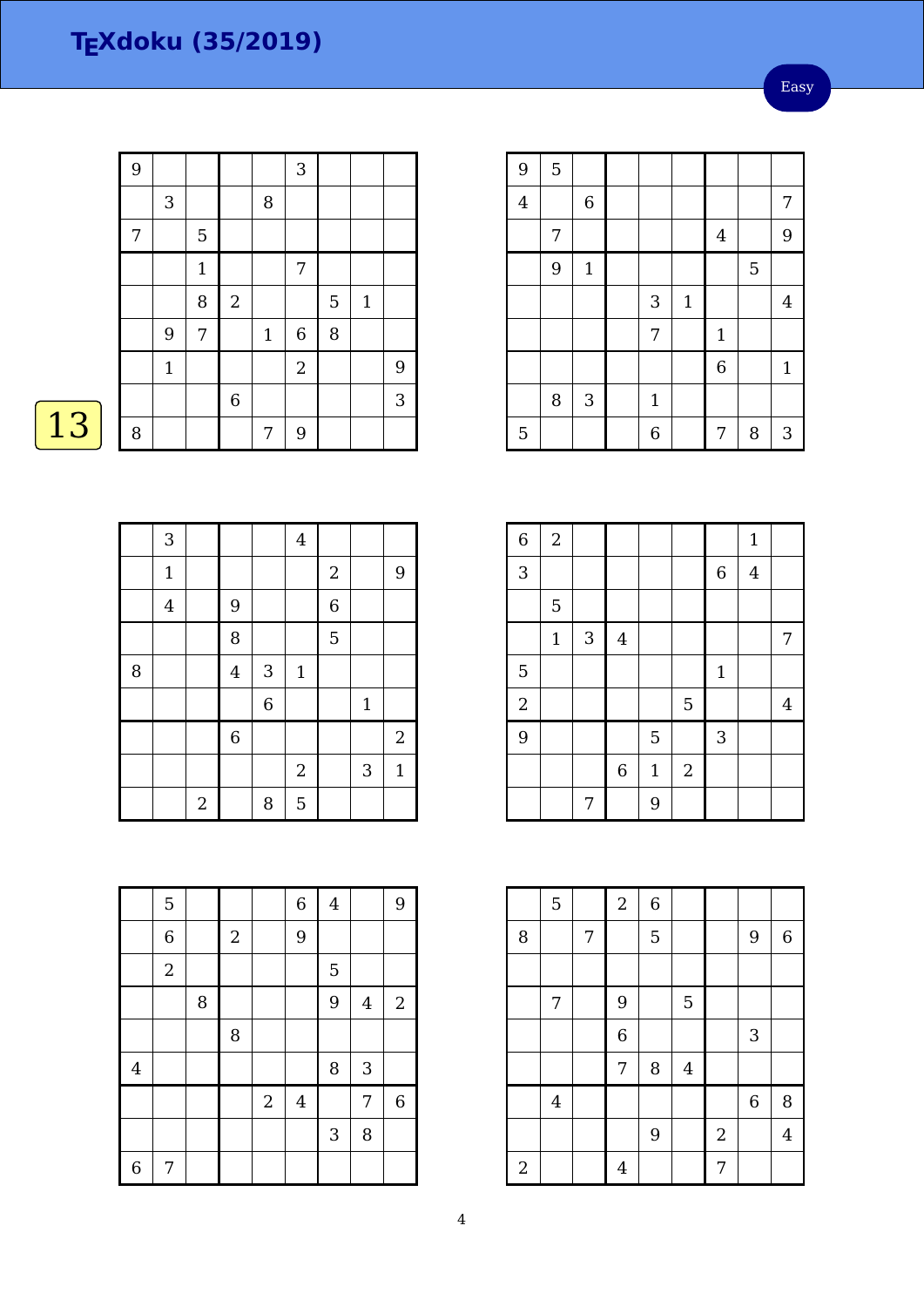|    | 9 |              |              |                  |             | 3              |   |              |   |
|----|---|--------------|--------------|------------------|-------------|----------------|---|--------------|---|
|    |   | $\mathbf{3}$ |              |                  | 8           |                |   |              |   |
|    | 7 |              | 5            |                  |             |                |   |              |   |
|    |   |              | $\mathbf{1}$ |                  |             | 7              |   |              |   |
|    |   |              | 8            | $\boldsymbol{2}$ |             |                | 5 | $\mathbf{1}$ |   |
|    |   | 9            | 7            |                  | $\mathbf 1$ | 6              | 8 |              |   |
|    |   | $\mathbf{1}$ |              |                  |             | $\overline{2}$ |   |              | 9 |
|    |   |              |              | 6                |             |                |   |              | 3 |
| 19 | 8 |              |              |                  | 7           | 9              |   |              |   |

 $|$   $|$   $|$   $|$  4

 $431$ 

9 6

 $2 \mid 8 \mid 5$ 

1 | | | | | | | 9

8 | | | 5

6 1

6 | | | | | | 2

 $2 \mid 3 \mid 1$ 

| 9              | 5 |                |              |       |                |   |              |
|----------------|---|----------------|--------------|-------|----------------|---|--------------|
| $\overline{4}$ |   | $\overline{6}$ |              |       |                |   | 7            |
|                | 7 |                |              |       | $\bf 4$        |   | 9            |
|                | 9 | $\mathbf 1$    |              |       |                | 5 |              |
|                |   |                | 3            | $1\,$ |                |   | 4            |
|                |   |                | 7            |       | $\mathbf{1}$   |   |              |
|                |   |                |              |       | $\overline{6}$ |   | $\mathbf{1}$ |
|                | 8 | 3              | $\mathbf{1}$ |       |                |   |              |
| 5              |   |                | 6            |       | 7              | 8 | 3            |

| $\overline{6}$ | $\sqrt{2}$   |                           |                |              |                |              | $\mathbf{1}$ |   |
|----------------|--------------|---------------------------|----------------|--------------|----------------|--------------|--------------|---|
| 3              |              |                           |                |              |                | $\,$ 6 $\,$  | $\bf 4$      |   |
|                | 5            |                           |                |              |                |              |              |   |
|                | $\mathbf{1}$ | $\ensuremath{\mathsf{3}}$ | $\overline{4}$ |              |                |              |              | 7 |
| 5              |              |                           |                |              |                | $\mathbf{1}$ |              |   |
| $\overline{c}$ |              |                           |                |              | $\overline{5}$ |              |              | 4 |
| 9              |              |                           |                | 5            |                | 3            |              |   |
|                |              |                           | $\,$ 6 $\,$    | $\mathbf{1}$ | $\sqrt{2}$     |              |              |   |
|                |              | 7                         |                | 9            |                |              |              |   |

|                | $\mathbf 5$    |   |            |            | $\overline{6}$ | $\overline{4}$ |                | 9          |
|----------------|----------------|---|------------|------------|----------------|----------------|----------------|------------|
|                | $\overline{6}$ |   | $\sqrt{2}$ |            | 9              |                |                |            |
|                | $\overline{2}$ |   |            |            |                | 5              |                |            |
|                |                | 8 |            |            |                | 9              | $\overline{4}$ | $\sqrt{2}$ |
|                |                |   | 8          |            |                |                |                |            |
| $\overline{4}$ |                |   |            |            |                | 8              | $\mathbf{3}$   |            |
|                |                |   |            | $\sqrt{2}$ | $\bf 4$        |                | 7              | $\,6\,$    |
|                |                |   |            |            |                | 3              | 8              |            |
| $\overline{6}$ | 7              |   |            |            |                |                |                |            |

|                | $\overline{5}$ |   | $\sqrt{2}$     | $\overline{6}$ |                |                  |                  |                |
|----------------|----------------|---|----------------|----------------|----------------|------------------|------------------|----------------|
| 8              |                | 7 |                | 5              |                |                  | 9                | 6              |
|                |                |   |                |                |                |                  |                  |                |
|                | 7              |   | 9              |                | 5              |                  |                  |                |
|                |                |   | $\overline{6}$ |                |                |                  | 3                |                |
|                |                |   | 7              | 8              | $\overline{4}$ |                  |                  |                |
|                | $\bf 4$        |   |                |                |                |                  | $\boldsymbol{6}$ | 8              |
|                |                |   |                | 9              |                | $\boldsymbol{2}$ |                  | $\overline{4}$ |
| $\overline{2}$ |                |   | $\overline{4}$ |                |                | 7                |                  |                |

Easy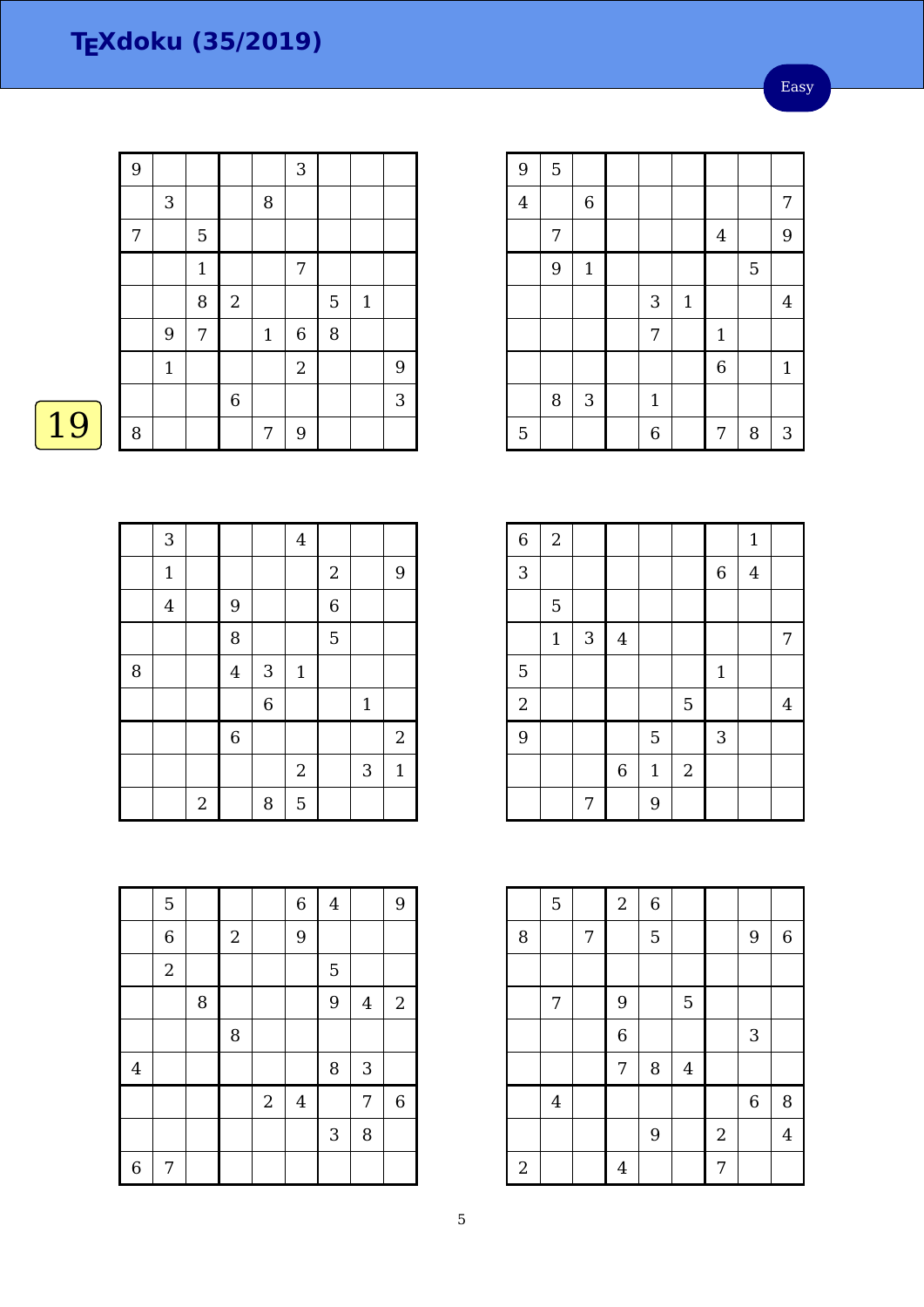$5 \mid 6$ 

 $3$ 

6 2 | | | | | 1 | 3

4 | | | | | | 5

 $1 \mid 6 \mid 9$ 

 $4 \mid 2 \mid 3$ 

7 | | | 5 | | | | 2

8 | | | 6 | | | | | | 5

 $4 \mid 1 \mid 9 \mid 7$ 

|    |   |                |            |             | 5          |   |            | $6\,$            |
|----|---|----------------|------------|-------------|------------|---|------------|------------------|
|    |   |                | 5          |             |            |   |            |                  |
|    |   | 7              |            | $\,$ 6 $\,$ |            |   | 3          |                  |
|    |   |                |            | 7           | $\sqrt{2}$ | 4 |            |                  |
|    |   |                | 7          |             | 6          | 9 |            |                  |
|    | 9 |                | $\sqrt{2}$ | $\sqrt{3}$  |            | 5 |            |                  |
|    |   | $\overline{4}$ |            |             | $\sqrt{3}$ | 7 |            | $\boldsymbol{9}$ |
|    | 8 |                |            |             |            |   |            |                  |
| 25 |   | 9              |            |             |            |   | $\sqrt{2}$ | 4                |

| $\overline{6}$ |   | $1\,$          |             |                  |                |             | 8              |                  |
|----------------|---|----------------|-------------|------------------|----------------|-------------|----------------|------------------|
|                |   |                |             | $\boldsymbol{2}$ | 7              | $\mathbf 1$ |                | $\boldsymbol{6}$ |
|                |   | $\sqrt{2}$     |             |                  |                |             | $\overline{4}$ | $\sqrt{ }$       |
|                |   | 5              |             |                  |                | 7           | $\mathbf{1}$   | $\sqrt{2}$       |
|                |   | $\overline{4}$ |             |                  | $\overline{6}$ |             | 5              | 8                |
| 7              |   |                |             |                  |                |             |                |                  |
|                | 9 |                | 8           |                  |                |             | 7              |                  |
|                | 5 |                |             | $\overline{4}$   |                |             | $\overline{2}$ | $\mathbf{1}$     |
|                |   |                | $\mathbf 5$ |                  |                |             |                |                  |

|   |                | $\mathbf{1}$ |   |                | 5            | 9            |                  |   |
|---|----------------|--------------|---|----------------|--------------|--------------|------------------|---|
|   | $\,$ 6 $\,$    |              |   | 8              | $\mathbf{1}$ | $\bf 4$      |                  |   |
|   |                |              | 9 | $\overline{4}$ |              |              |                  |   |
| 7 |                |              |   | $\overline{6}$ |              | $\sqrt{3}$   |                  |   |
|   |                | 8            |   |                |              |              |                  |   |
|   | 3              |              | 8 | 7              |              |              | $\boldsymbol{6}$ |   |
|   | $\overline{4}$ | 7            | 5 |                |              |              |                  | 3 |
| 6 |                |              |   | 3              |              | $\mathbf{1}$ |                  |   |

|                |                |                | $\mathbf 1$ |              |                         |                  |       |
|----------------|----------------|----------------|-------------|--------------|-------------------------|------------------|-------|
|                |                |                |             | $\mathbf{3}$ | $\sqrt{2}$              |                  |       |
|                |                |                |             | 9            | $\overline{\mathbf{4}}$ | $\boldsymbol{6}$ |       |
|                | $\overline{2}$ |                |             | 8            |                         |                  |       |
| $\overline{4}$ | 5              |                |             | $\mathbf{1}$ | 9                       |                  | $2\,$ |
|                |                | 8              | 3           |              | 5                       |                  |       |
|                | 8              | $\overline{6}$ |             |              | 3                       | 5                |       |
| $\overline{c}$ |                |                |             | $\,$ 6 $\,$  |                         | $\overline{4}$   | 9     |
| 3              |                |                | 8           |              |                         |                  |       |

| 8                       | $\bf 4$        |            |            |         |                |                  |                  | 5              |
|-------------------------|----------------|------------|------------|---------|----------------|------------------|------------------|----------------|
|                         | 5              |            |            | 9       |                | $\overline{2}$   | 8                | $\overline{4}$ |
|                         |                |            |            |         |                |                  | $\overline{6}$   |                |
| $\overline{\mathbf{4}}$ |                | $\sqrt{2}$ |            |         | $\mathbf 1$    | $\boldsymbol{7}$ |                  |                |
| $\overline{5}$          |                |            |            |         | 7              |                  |                  |                |
| 9                       |                |            |            |         |                |                  |                  |                |
|                         | $\overline{2}$ |            |            |         | $\overline{4}$ |                  | 7                |                |
| 7                       |                |            | $\sqrt{2}$ | $\,6\,$ |                |                  | 5                | 8              |
|                         |                |            | 5          |         |                |                  | $\boldsymbol{2}$ |                |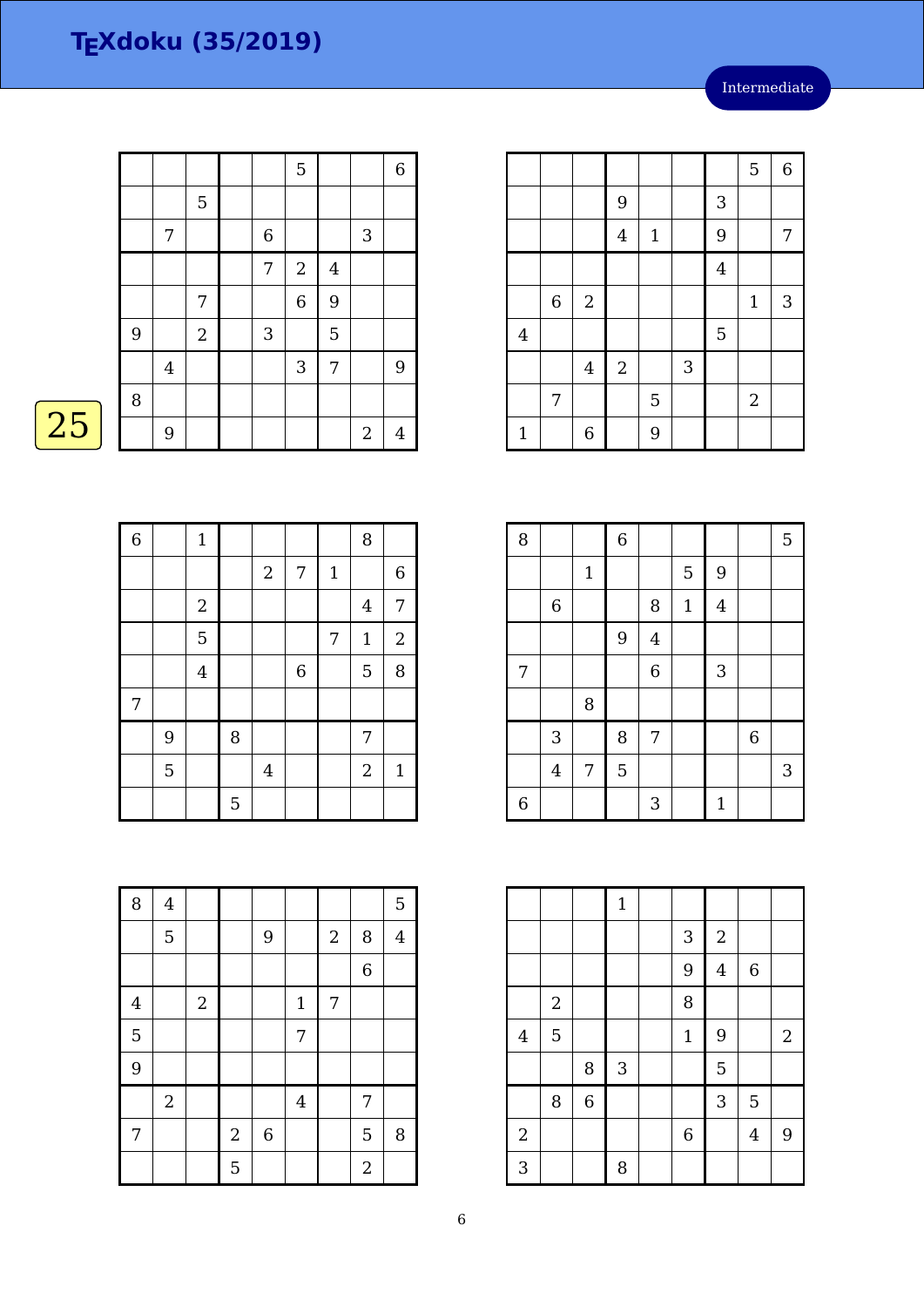|    |              |             |                |                | $\overline{4}$   |              |                  | $\mathbf{1}$ |                |
|----|--------------|-------------|----------------|----------------|------------------|--------------|------------------|--------------|----------------|
|    |              | $\,6\,$     |                |                | 8                |              | 7                | 5            |                |
|    | $\mathbf{1}$ |             |                |                | $\boldsymbol{2}$ |              |                  |              | $6\,$          |
|    |              |             |                |                |                  |              | 4                | 9            | $\overline{5}$ |
|    |              | $\mathbf 1$ |                |                |                  |              | $\boldsymbol{6}$ | 7            |                |
|    |              | 7           |                |                |                  |              |                  |              |                |
|    |              |             | $\overline{4}$ | 9              |                  | $\,$ 6 $\,$  |                  |              | $\overline{2}$ |
|    |              |             | $\overline{6}$ |                | $1\,$            | $\mathbf{2}$ |                  |              |                |
| 31 |              |             |                | $\overline{4}$ | $\overline{5}$   |              | 8                |              | 9              |

| ٠ |  |
|---|--|
|   |  |

|                |                |                | $\mathbf 1$             | 8          |                | $\overline{7}$ |        |              |
|----------------|----------------|----------------|-------------------------|------------|----------------|----------------|--------|--------------|
|                |                | $\mathbf 5$    | $\overline{\mathbf{4}}$ |            |                |                |        |              |
|                |                | 6              | 3                       |            |                | $\mathbf 1$    |        | $\mathbf{2}$ |
| $\overline{2}$ |                | $\overline{4}$ |                         |            |                |                |        | 5            |
| $\overline{6}$ |                |                | 7                       |            |                |                |        |              |
| $\overline{7}$ | 5              |                |                         |            |                |                | $\, 8$ |              |
|                | $\overline{2}$ |                |                         |            | $\,$ 6 $\,$    | 8              |        |              |
|                |                |                |                         | $\sqrt{3}$ | $\overline{4}$ |                |        |              |
|                |                | 8              |                         | 7          |                |                |        |              |

|                         |                | 9            |   |             |              |                  | 3            |   |
|-------------------------|----------------|--------------|---|-------------|--------------|------------------|--------------|---|
|                         | $\,6$          |              |   |             |              | $\mathbf{1}$     |              | 7 |
|                         |                |              |   |             | $\mathbf{3}$ | $\overline{4}$   |              |   |
|                         | $\overline{4}$ |              |   |             |              | 9                | $\mathbf{1}$ | 8 |
|                         |                |              | 9 |             | 5            |                  | 7            |   |
| $\overline{\mathbf{4}}$ | 8              | $\,6$        |   | $\mathbf 1$ |              |                  |              |   |
|                         |                | $\mathbf{1}$ |   |             |              | $\boldsymbol{6}$ |              |   |
|                         |                | 5            |   |             | 8            |                  | 9            |   |

|                |                         | 8     |                |   |                |         |                |
|----------------|-------------------------|-------|----------------|---|----------------|---------|----------------|
| $\mathbf 1$    | 7                       |       |                |   | 8              |         |                |
| 5              | $\overline{\mathbf{4}}$ |       |                |   |                | $\,6\,$ |                |
|                |                         |       |                |   | $\overline{6}$ |         | 8              |
|                | 3                       | $\,6$ | 7              | 8 |                |         | $\overline{4}$ |
|                | 5                       | 9     | 3              |   |                |         |                |
|                | $\overline{6}$          |       | $\overline{5}$ |   |                |         | 7              |
| $\overline{4}$ |                         |       |                | 9 |                | 5       |                |
|                | 8                       |       |                | 3 |                |         |                |

|   |                |   | 7              |                |             |         | $1\,$ | 6            |
|---|----------------|---|----------------|----------------|-------------|---------|-------|--------------|
|   |                |   |                | 9              |             |         |       |              |
|   |                |   |                |                |             | $\bf 4$ |       | 7            |
|   |                |   | $\overline{6}$ |                | $\mathbf 1$ |         | 3     |              |
|   | $\overline{4}$ |   |                |                | 7           | 5       |       |              |
| 7 |                |   |                | 8              |             |         |       | $\mathbf{1}$ |
| 3 |                | 5 |                | $\overline{4}$ | 8           |         |       |              |
|   |                |   |                |                |             | 8       |       |              |
|   |                | 7 |                |                | 5           |         | 9     |              |

| 8              | $\overline{5}$ |              | $\overline{a}$ |       |                | $\overline{4}$ |                  | $\mathbf{1}$ |
|----------------|----------------|--------------|----------------|-------|----------------|----------------|------------------|--------------|
|                |                |              |                | $1\,$ |                | 7              |                  |              |
| 7              |                |              | 5              |       | $\overline{4}$ |                |                  |              |
|                |                |              |                |       | $\mathbf{1}$   |                |                  | $\,$ 6 $\,$  |
|                |                |              | 8              |       |                |                |                  |              |
|                | $\sqrt{3}$     |              |                |       |                |                |                  |              |
| $\overline{4}$ |                |              |                | 3     |                |                |                  | 5            |
| 5              | $\sqrt{2}$     |              | 7              |       |                |                | $\boldsymbol{6}$ |              |
|                |                | $\mathbf{1}$ |                |       |                | $\overline{2}$ |                  | 3            |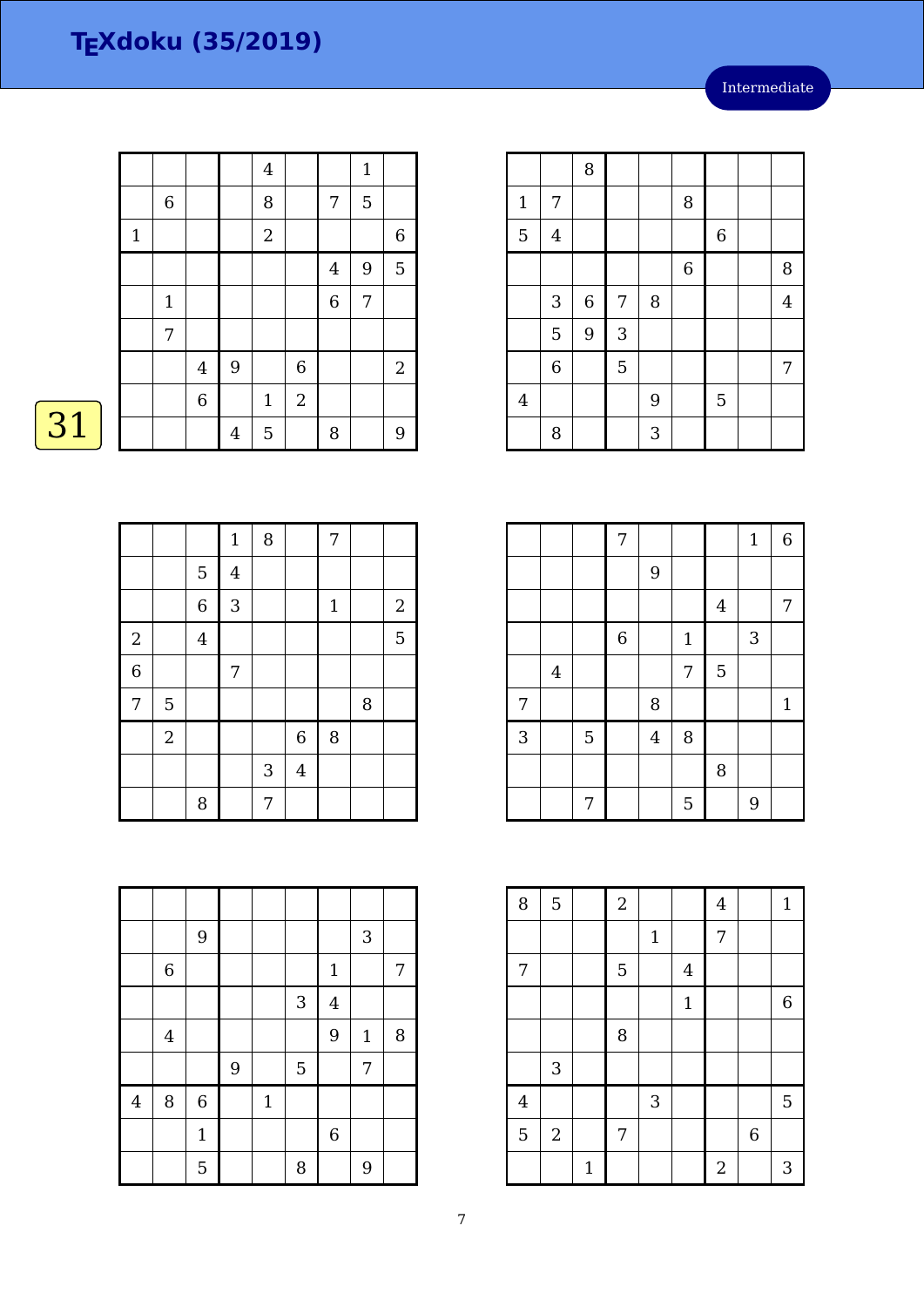|    |              |             |                |                | $\overline{\mathbf{4}}$ |                |                  | $\mathbf{1}$   |                |
|----|--------------|-------------|----------------|----------------|-------------------------|----------------|------------------|----------------|----------------|
|    |              | $\,6\,$     |                |                | $\, 8$                  |                | 7                | 5              |                |
|    | $\mathbf{1}$ |             |                |                | $\boldsymbol{2}$        |                |                  |                | $6\,$          |
|    |              |             |                |                |                         |                | 4                | $\overline{9}$ | $\overline{5}$ |
|    |              | $\mathbf 1$ |                |                |                         |                | $\boldsymbol{6}$ | 7              |                |
|    |              | 7           |                |                |                         |                |                  |                |                |
|    |              |             | $\overline{4}$ | 9              |                         | $\,$ 6 $\,$    |                  |                | 2              |
|    |              |             | 6              |                | $\mathbf 1$             | $\overline{2}$ |                  |                |                |
| 37 |              |             |                | $\overline{4}$ | $\mathbf 5$             |                | 8                |                | 9              |

|                |                |                | $\mathbf 1$    | 8 |                | $\overline{7}$ |   |            |
|----------------|----------------|----------------|----------------|---|----------------|----------------|---|------------|
|                |                | $\overline{5}$ | $\overline{4}$ |   |                |                |   |            |
|                |                | $\overline{6}$ | 3              |   |                | $1\,$          |   | $\sqrt{2}$ |
| $\sqrt{2}$     |                | $\overline{4}$ |                |   |                |                |   | 5          |
| $\overline{6}$ |                |                | 7              |   |                |                |   |            |
| 7              | 5              |                |                |   |                |                | 8 |            |
|                | $\overline{2}$ |                |                |   | $\overline{6}$ | 8              |   |            |
|                |                |                |                | 3 | $\overline{4}$ |                |   |            |
|                |                | 8              |                | 7 |                |                |   |            |

|                         |         | 9            |       |             |            |                | 3           |                  |
|-------------------------|---------|--------------|-------|-------------|------------|----------------|-------------|------------------|
|                         | $\,6\,$ |              |       |             |            | $\mathbf{1}$   |             | $\boldsymbol{7}$ |
|                         |         |              |       |             | $\sqrt{3}$ | $\overline{4}$ |             |                  |
|                         | $\bf 4$ |              |       |             |            | 9              | $\mathbf 1$ | 8                |
|                         |         |              | $9\,$ |             | 5          |                | 7           |                  |
| $\overline{\mathbf{4}}$ | $\, 8$  | $\,$ 6 $\,$  |       | $\mathbf 1$ |            |                |             |                  |
|                         |         | $\mathbf{1}$ |       |             |            | $\overline{6}$ |             |                  |
|                         |         | 5            |       |             | 8          |                | 9           |                  |

|                |                | 8                |                |   |             |             |                |
|----------------|----------------|------------------|----------------|---|-------------|-------------|----------------|
| $\mathbf{1}$   | 7              |                  |                |   | 8           |             |                |
| $\overline{5}$ | $\overline{4}$ |                  |                |   |             | $\,$ 6 $\,$ |                |
|                |                |                  |                |   | $\,$ 6 $\,$ |             | 8              |
|                | $\sqrt{3}$     | $\boldsymbol{6}$ | 7              | 8 |             |             | $\overline{4}$ |
|                | 5              | 9                | 3              |   |             |             |                |
|                | $\overline{6}$ |                  | $\overline{5}$ |   |             |             | $\overline{7}$ |
| $\overline{4}$ |                |                  |                | 9 |             | 5           |                |
|                | 8              |                  |                | 3 |             |             |                |

|   |                |                | $\boldsymbol{7}$ |                |              |         | $\mathbf{1}$ | 6            |
|---|----------------|----------------|------------------|----------------|--------------|---------|--------------|--------------|
|   |                |                |                  | 9              |              |         |              |              |
|   |                |                |                  |                |              | $\bf 4$ |              | 7            |
|   |                |                | $\overline{6}$   |                | $\mathbf{1}$ |         | 3            |              |
|   | $\overline{4}$ |                |                  |                | 7            | 5       |              |              |
| 7 |                |                |                  | 8              |              |         |              | $\mathbf{1}$ |
| 3 |                | $\overline{5}$ |                  | $\overline{4}$ | 8            |         |              |              |
|   |                |                |                  |                |              | 8       |              |              |
|   |                | 7              |                  |                | 5            |         | 9            |              |

| 8              | $\overline{5}$            |              | $\sqrt{2}$ |             |                | $\bf 4$        |   | $\mathbf{1}$     |
|----------------|---------------------------|--------------|------------|-------------|----------------|----------------|---|------------------|
|                |                           |              |            | $\mathbf 1$ |                | $\overline{7}$ |   |                  |
| 7              |                           |              | 5          |             | $\overline{4}$ |                |   |                  |
|                |                           |              |            |             | $\mathbf{1}$   |                |   | $\boldsymbol{6}$ |
|                |                           |              | 8          |             |                |                |   |                  |
|                | $\ensuremath{\mathsf{3}}$ |              |            |             |                |                |   |                  |
| $\overline{4}$ |                           |              |            | 3           |                |                |   | 5                |
| 5              | $\sqrt{2}$                |              | 7          |             |                |                | 6 |                  |
|                |                           | $\mathbf{1}$ |            |             |                | $\overline{2}$ |   | 3                |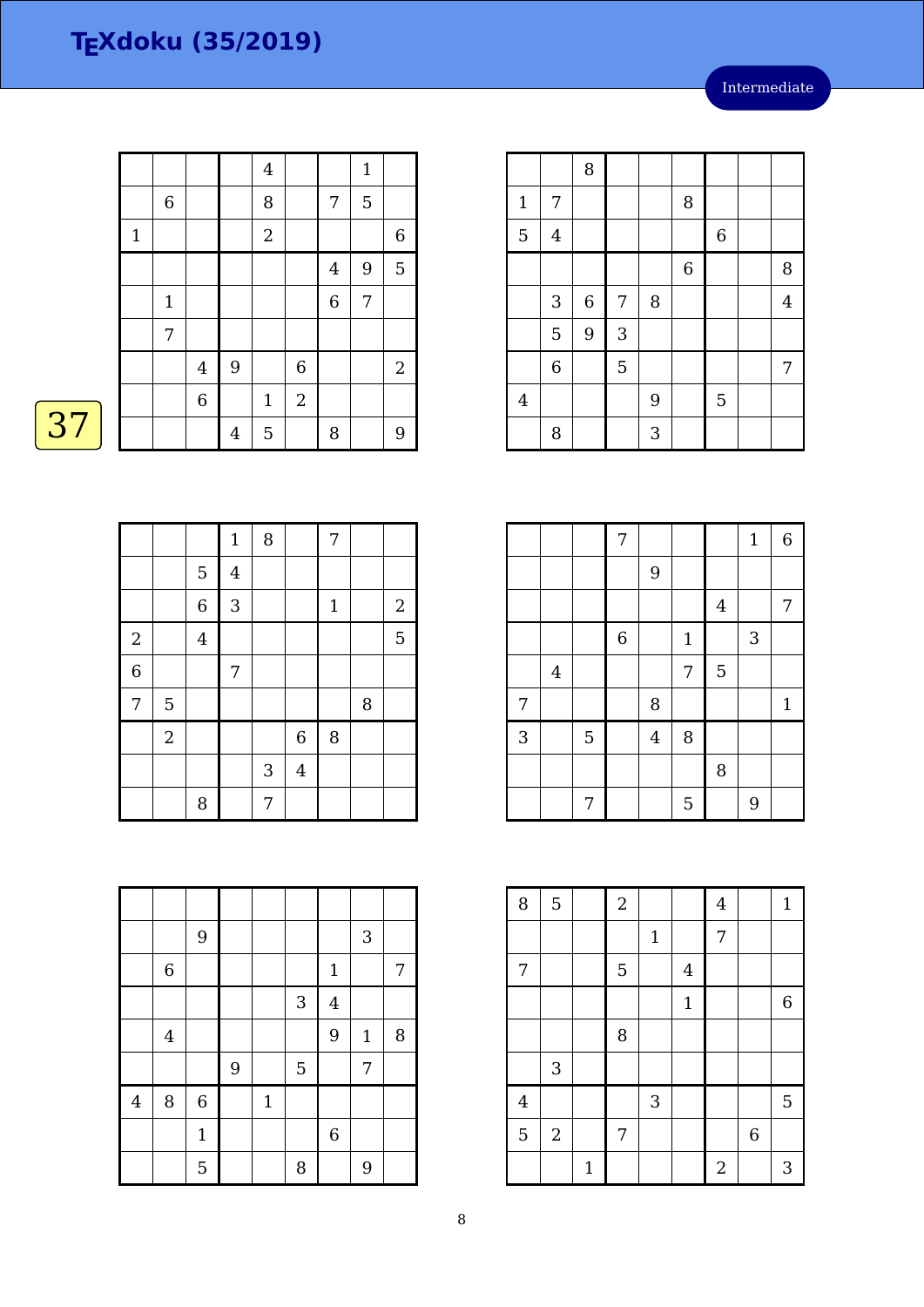|    |       |             |                  |                | $\overline{4}$   |                |                  | $\mathbf{1}$ |                |
|----|-------|-------------|------------------|----------------|------------------|----------------|------------------|--------------|----------------|
|    |       | $\,6\,$     |                  |                | $\, 8$           |                | 7                | 5            |                |
|    | $1\,$ |             |                  |                | $\boldsymbol{2}$ |                |                  |              | $6\,$          |
|    |       |             |                  |                |                  |                | 4                | 9            | $\overline{5}$ |
|    |       | $\mathbf 1$ |                  |                |                  |                | $\boldsymbol{6}$ | 7            |                |
|    |       | 7           |                  |                |                  |                |                  |              |                |
|    |       |             | $\overline{4}$   | 9              |                  | $\,$ 6 $\,$    |                  |              | 2              |
|    |       |             | $\boldsymbol{6}$ |                | $\mathbf 1$      | $\overline{2}$ |                  |              |                |
| 43 |       |             |                  | $\overline{4}$ | 5                |                | 8                |              | 9              |

| Λ |  |
|---|--|
|   |  |

|                |                |                | $\mathbf{1}$   | 8          |                | $\overline{7}$ |   |              |
|----------------|----------------|----------------|----------------|------------|----------------|----------------|---|--------------|
|                |                | $\mathbf 5$    | $\overline{4}$ |            |                |                |   |              |
|                |                | $\overline{6}$ | 3              |            |                | $\mathbf 1$    |   | $\mathbf{2}$ |
| $\sqrt{2}$     |                | $\bf 4$        |                |            |                |                |   | 5            |
| $\overline{6}$ |                |                | 7              |            |                |                |   |              |
| 7              | 5              |                |                |            |                |                | 8 |              |
|                | $\overline{a}$ |                |                |            | $\,$ 6 $\,$    | 8              |   |              |
|                |                |                |                | $\sqrt{3}$ | $\overline{4}$ |                |   |              |
|                |                | 8              |                | 7          |                |                |   |              |

|                         |                | 9            |   |             |              |                | 3            |   |
|-------------------------|----------------|--------------|---|-------------|--------------|----------------|--------------|---|
|                         | $\,6\,$        |              |   |             |              | $\mathbf{1}$   |              | 7 |
|                         |                |              |   |             | $\mathbf{3}$ | $\overline{4}$ |              |   |
|                         | $\overline{4}$ |              |   |             |              | 9              | $\mathbf{1}$ | 8 |
|                         |                |              | 9 |             | 5            |                | 7            |   |
| $\overline{\mathbf{4}}$ | 8              | $\,$ 6 $\,$  |   | $\mathbf 1$ |              |                |              |   |
|                         |                | $\mathbf{1}$ |   |             |              | $\overline{6}$ |              |   |
|                         |                | 5            |   |             | 8            |                | 9            |   |

|                |                | 8       |   |   |                |             |                |
|----------------|----------------|---------|---|---|----------------|-------------|----------------|
| $\mathbf{1}$   | 7              |         |   |   | 8              |             |                |
| 5              | $\overline{4}$ |         |   |   |                | $\,$ 6 $\,$ |                |
|                |                |         |   |   | $\overline{6}$ |             | 8              |
|                | 3              | $\,6\,$ | 7 | 8 |                |             | $\overline{4}$ |
|                | 5              | 9       | 3 |   |                |             |                |
|                | $\,$ 6 $\,$    |         | 5 |   |                |             | 7              |
| $\overline{4}$ |                |         |   | 9 |                | 5           |                |
|                | 8              |         |   | 3 |                |             |                |

|   |                |   | 7              |                |              |             | $1\,$ | 6           |
|---|----------------|---|----------------|----------------|--------------|-------------|-------|-------------|
|   |                |   |                | 9              |              |             |       |             |
|   |                |   |                |                |              | $\bf 4$     |       | 7           |
|   |                |   | $\overline{6}$ |                | $\mathbf{1}$ |             | 3     |             |
|   | $\overline{4}$ |   |                |                | 7            | $\mathbf 5$ |       |             |
| 7 |                |   |                | 8              |              |             |       | $\mathbf 1$ |
| 3 |                | 5 |                | $\overline{4}$ | 8            |             |       |             |
|   |                |   |                |                |              | 8           |       |             |
|   |                | 7 |                |                | 5            |             | 9     |             |

| 8              | $\overline{5}$ |              | $\overline{a}$ |       |                | $\overline{4}$   |                  | $\mathbf{1}$ |
|----------------|----------------|--------------|----------------|-------|----------------|------------------|------------------|--------------|
|                |                |              |                | $1\,$ |                | 7                |                  |              |
| 7              |                |              | 5              |       | $\overline{4}$ |                  |                  |              |
|                |                |              |                |       | $\mathbf{1}$   |                  |                  | $\,$ 6 $\,$  |
|                |                |              | 8              |       |                |                  |                  |              |
|                | 3              |              |                |       |                |                  |                  |              |
| $\overline{4}$ |                |              |                | 3     |                |                  |                  | 5            |
| 5              | $\sqrt{2}$     |              | 7              |       |                |                  | $\boldsymbol{6}$ |              |
|                |                | $\mathbf{1}$ |                |       |                | $\boldsymbol{2}$ |                  | 3            |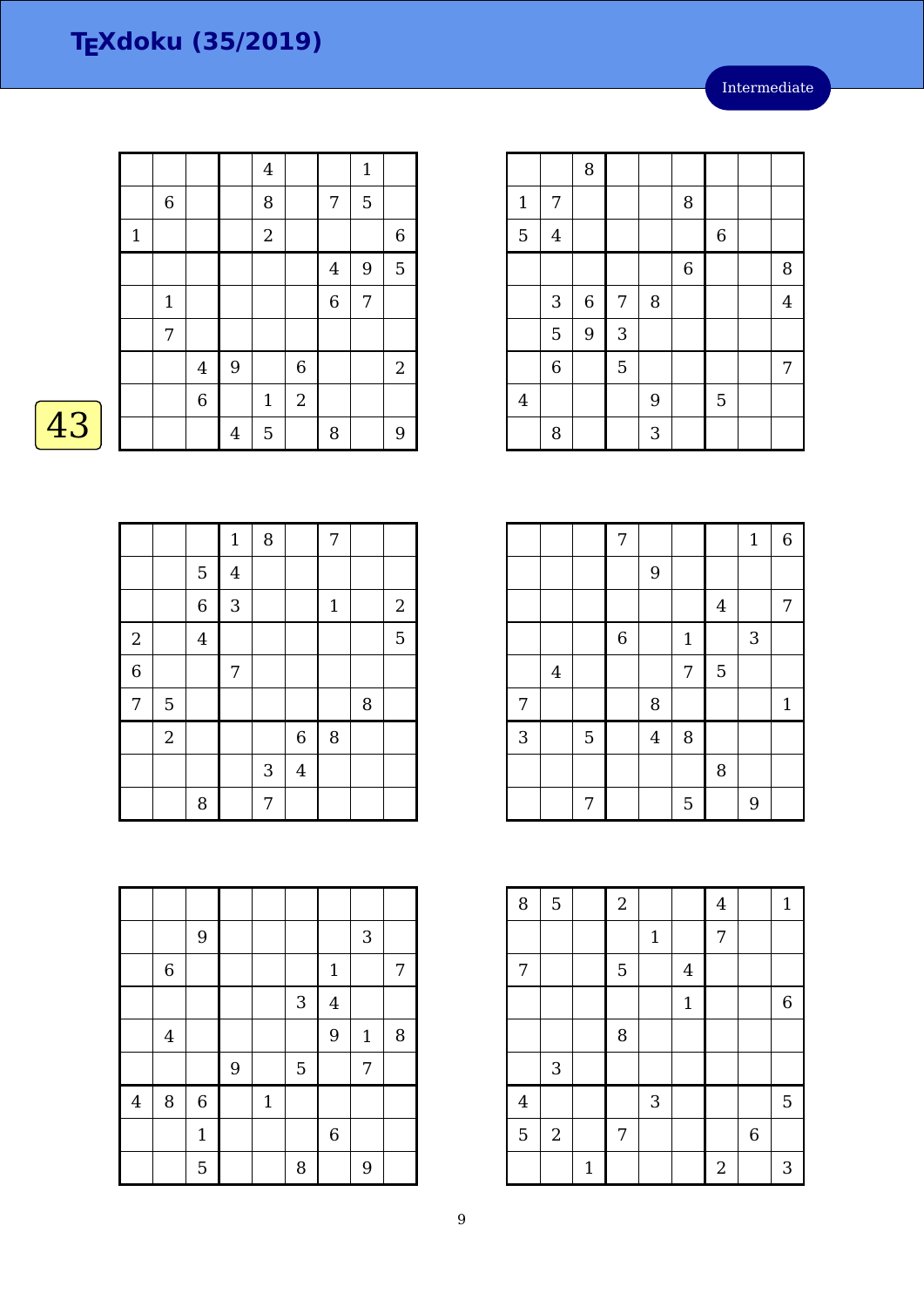Expert

|    |             | 9           |            | $\mathbf{1}$ |   |            |   | 8 |             |
|----|-------------|-------------|------------|--------------|---|------------|---|---|-------------|
|    | 3           |             |            |              |   |            | 7 |   | $\mathbf 1$ |
|    | $\,$ 6 $\,$ | 7           |            | $2\,$        |   |            |   |   | 9           |
|    |             |             | $\sqrt{3}$ | 5            |   | $\sqrt{2}$ |   |   | $\, 8$      |
|    |             |             |            |              | 3 |            | 9 |   |             |
|    |             | $\mathbf 1$ |            |              |   | 7          | 3 |   |             |
|    |             |             |            | 8            |   |            |   |   |             |
|    |             |             | 5          |              |   |            |   |   | 2           |
| 49 | 7           |             |            |              |   |            | 8 |   |             |

|--|--|

| $\overline{5}$          |            | $\overline{\mathbf{4}}$ |             |                |       | 9 |             |
|-------------------------|------------|-------------------------|-------------|----------------|-------|---|-------------|
| $\mathbf{1}$            | $\sqrt{ }$ |                         |             |                |       | 3 |             |
|                         |            | $\overline{9}$          | $\, 8$      | $\,$ 6 $\,$    |       |   | 7           |
|                         | 9          |                         |             | 8              |       |   |             |
| $\boldsymbol{7}$        |            |                         | $\mathbf 1$ |                |       |   | $\,$ 6 $\,$ |
|                         |            | $\,$ 6 $\,$             |             | $\overline{7}$ |       |   |             |
| $\overline{\mathbf{4}}$ |            |                         |             |                | $1\,$ | 8 |             |
|                         |            |                         | 5           | $\mathbf 1$    |       |   |             |
|                         |            |                         |             | 9              | 7     |   |             |

| $\mathbf{1}$ |            | 7       |                | $\boldsymbol{2}$ | $\bf 4$ |              | $\boldsymbol{6}$ | $\sqrt{3}$ |
|--------------|------------|---------|----------------|------------------|---------|--------------|------------------|------------|
|              | 9          |         |                | $\overline{6}$   |         |              | 7                |            |
|              |            |         |                |                  | 8       |              | 9                |            |
|              | 7          | $\,6\,$ | $\sqrt{3}$     |                  |         |              | $\overline{4}$   |            |
|              |            |         |                | $\mathbf 1$      |         |              |                  |            |
| 3            | $\sqrt{2}$ |         | 8              |                  | 7       |              |                  |            |
|              | $\,6$      |         | $\sqrt{2}$     |                  |         | 7            |                  |            |
|              |            |         | $\overline{6}$ |                  |         | $\mathbf{1}$ | 3                |            |

|                | 3          |                |   |                | 6 | 9 |                | $\overline{4}$ |
|----------------|------------|----------------|---|----------------|---|---|----------------|----------------|
|                |            | 9              | 8 |                |   |   | $\,$ 6 $\,$    |                |
|                | $\sqrt{2}$ |                | 9 | $\overline{4}$ |   |   |                | 3              |
|                | 7          |                |   |                |   |   |                |                |
|                |            | $\overline{2}$ | 7 |                |   |   | 5              |                |
|                |            |                |   |                | 5 |   |                |                |
|                |            |                |   | $\overline{6}$ |   |   | $\overline{4}$ |                |
| $\overline{6}$ |            | 8              |   |                |   | 3 |                |                |
| 7              | 9          |                |   | 5              | 3 | 6 |                |                |

| 9           |             |             | 8                       |                  |                |                |            |   |
|-------------|-------------|-------------|-------------------------|------------------|----------------|----------------|------------|---|
|             |             |             |                         | 7                |                |                | $\sqrt{2}$ |   |
| $1\,$       |             |             |                         |                  | $\overline{c}$ |                |            | 8 |
|             |             |             | 7                       |                  | 5              | $\overline{4}$ | 8          |   |
|             |             |             | $\overline{6}$          | $\boldsymbol{2}$ |                | 5              |            | 9 |
|             | $\,$ 6 $\,$ |             |                         |                  |                |                | $1\,$      |   |
|             |             | $\mathbf 1$ | $\overline{\mathbf{4}}$ |                  |                |                |            |   |
| $\,$ 6 $\,$ |             |             | 9                       | 8                |                | $\mathbf{1}$   |            |   |
| 8           |             | 5           |                         |                  | 7              |                |            |   |

| 3              | 7 |              |            | 8                |       |   | $1\,$ | $\overline{4}$   |
|----------------|---|--------------|------------|------------------|-------|---|-------|------------------|
| $\overline{4}$ |   |              |            | 7                |       |   |       |                  |
|                |   |              |            |                  | 3     |   |       |                  |
|                |   |              |            |                  |       |   |       | $\boldsymbol{2}$ |
|                |   |              |            |                  | $1\,$ | 3 |       |                  |
|                |   |              | 7          | $\overline{4}$   |       | 9 |       |                  |
|                |   |              | 8          |                  |       |   |       | $\overline{6}$   |
|                |   | $\mathbf{1}$ | $\sqrt{2}$ | $\boldsymbol{6}$ |       |   | 7     |                  |
| $\sqrt{2}$     |   | 6            |            | 3                |       |   | 8     | $\mathbf{1}$     |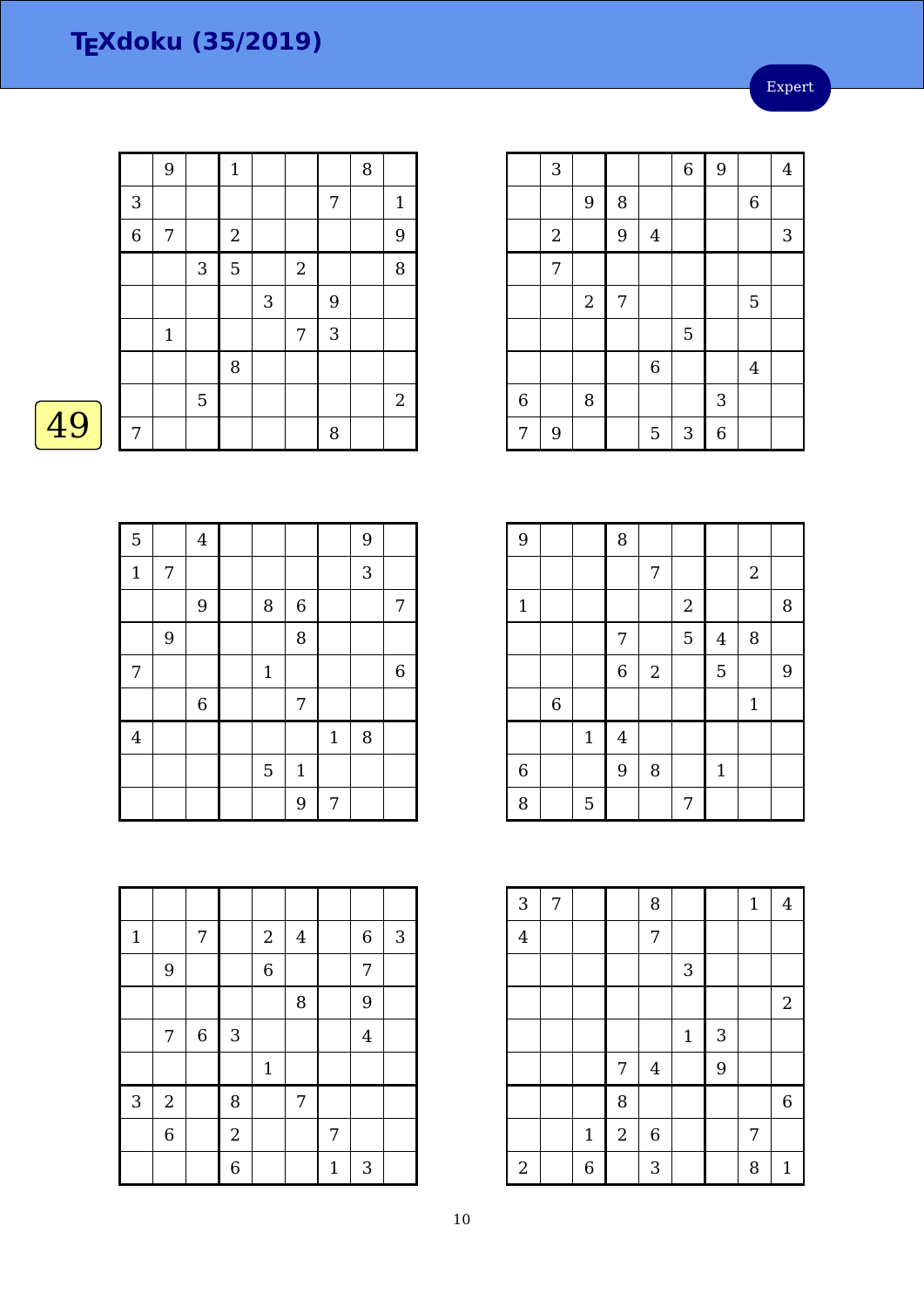Expert

|    |             | 9            |                | $\mathbf 1$      |   |                |            | $\, 8$ |                |
|----|-------------|--------------|----------------|------------------|---|----------------|------------|--------|----------------|
|    | 3           |              |                |                  |   |                | 7          |        | $\mathbf{1}$   |
|    | $\,$ 6 $\,$ | 7            |                | $\boldsymbol{2}$ |   |                |            |        | 9              |
|    |             |              | $\sqrt{3}$     | 5                |   | $\overline{2}$ |            |        | 8              |
|    |             |              |                |                  | 3 |                | 9          |        |                |
|    |             | $\mathbf{1}$ |                |                  |   | 7              | $\sqrt{3}$ |        |                |
|    |             |              |                | 8                |   |                |            |        |                |
|    |             |              | $\overline{5}$ |                  |   |                |            |        | $\overline{2}$ |
| 55 | 7           |              |                |                  |   |                | 8          |        |                |

| $\overline{5}$          |   | $\bf 4$        |                |                |              | 9 |             |
|-------------------------|---|----------------|----------------|----------------|--------------|---|-------------|
| $\mathbf 1$             | 7 |                |                |                |              | 3 |             |
|                         |   | $\overline{9}$ | $\, 8$         | $\overline{6}$ |              |   | 7           |
|                         | 9 |                |                | 8              |              |   |             |
| 7                       |   |                | $\mathbf{1}$   |                |              |   | $\,$ 6 $\,$ |
|                         |   | $\,$ 6 $\,$    |                | 7              |              |   |             |
| $\overline{\mathbf{4}}$ |   |                |                |                | $\mathbf{1}$ | 8 |             |
|                         |   |                | $\overline{5}$ | $\mathbf{1}$   |              |   |             |
|                         |   |                |                | 9              | 7            |   |             |

| $\mathbf{1}$ |                | 7           |                | $\sqrt{2}$     | $\bf 4$ |              | $\,$ 6 $\,$    | $\sqrt{3}$ |
|--------------|----------------|-------------|----------------|----------------|---------|--------------|----------------|------------|
|              | 9              |             |                | $\overline{6}$ |         |              | 7              |            |
|              |                |             |                |                | 8       |              | 9              |            |
|              | 7              | $\,$ 6 $\,$ | $\sqrt{3}$     |                |         |              | $\overline{4}$ |            |
|              |                |             |                | $\mathbf 1$    |         |              |                |            |
| 3            | $\overline{2}$ |             | 8              |                | 7       |              |                |            |
|              | $\overline{6}$ |             | $\overline{2}$ |                |         | 7            |                |            |
|              |                |             | $\overline{6}$ |                |         | $\mathbf{1}$ | 3              |            |

|                | 3          |                |   |                | $\overline{6}$ | 9 |                  | $\overline{4}$ |
|----------------|------------|----------------|---|----------------|----------------|---|------------------|----------------|
|                |            | 9              | 8 |                |                |   | $\boldsymbol{6}$ |                |
|                | $\sqrt{2}$ |                | 9 | $\overline{4}$ |                |   |                  | 3              |
|                | 7          |                |   |                |                |   |                  |                |
|                |            | $\overline{2}$ | 7 |                |                |   | 5                |                |
|                |            |                |   |                | 5              |   |                  |                |
|                |            |                |   | $\,$ 6 $\,$    |                |   | $\overline{4}$   |                |
| $\overline{6}$ |            | 8              |   |                |                | 3 |                  |                |
| 7              | 9          |                |   | 5              | $\mathbf{3}$   | 6 |                  |                |

| 9           |                |              | 8                |              |                  |                |                |   |
|-------------|----------------|--------------|------------------|--------------|------------------|----------------|----------------|---|
|             |                |              |                  | 7            |                  |                | $\overline{2}$ |   |
| $\mathbf 1$ |                |              |                  |              | $\boldsymbol{2}$ |                |                | 8 |
|             |                |              | 7                |              | 5                | $\overline{4}$ | 8              |   |
|             |                |              | $\boldsymbol{6}$ | $\mathbf{2}$ |                  | 5              |                | 9 |
|             | $\overline{6}$ |              |                  |              |                  |                | $\mathbf{1}$   |   |
|             |                | $\mathbf{1}$ | $\bf 4$          |              |                  |                |                |   |
| $\,$ 6 $\,$ |                |              | 9                | 8            |                  | $\mathbf 1$    |                |   |
| 8           |                | 5            |                  |              | 7                |                |                |   |

| 3              | 7 |             |                | 8              |             |   | $\mathbf{1}$   | $\overline{4}$   |
|----------------|---|-------------|----------------|----------------|-------------|---|----------------|------------------|
| $\overline{4}$ |   |             |                | 7              |             |   |                |                  |
|                |   |             |                |                | 3           |   |                |                  |
|                |   |             |                |                |             |   |                | $\boldsymbol{2}$ |
|                |   |             |                |                | $\mathbf 1$ | 3 |                |                  |
|                |   |             | 7              | $\overline{4}$ |             | 9 |                |                  |
|                |   |             | 8              |                |             |   |                | $\overline{6}$   |
|                |   | $\mathbf 1$ | $\overline{2}$ | $\,$ 6 $\,$    |             |   | $\overline{7}$ |                  |
| $\sqrt{2}$     |   | 6           |                | 3              |             |   | 8              | $\mathbf{1}$     |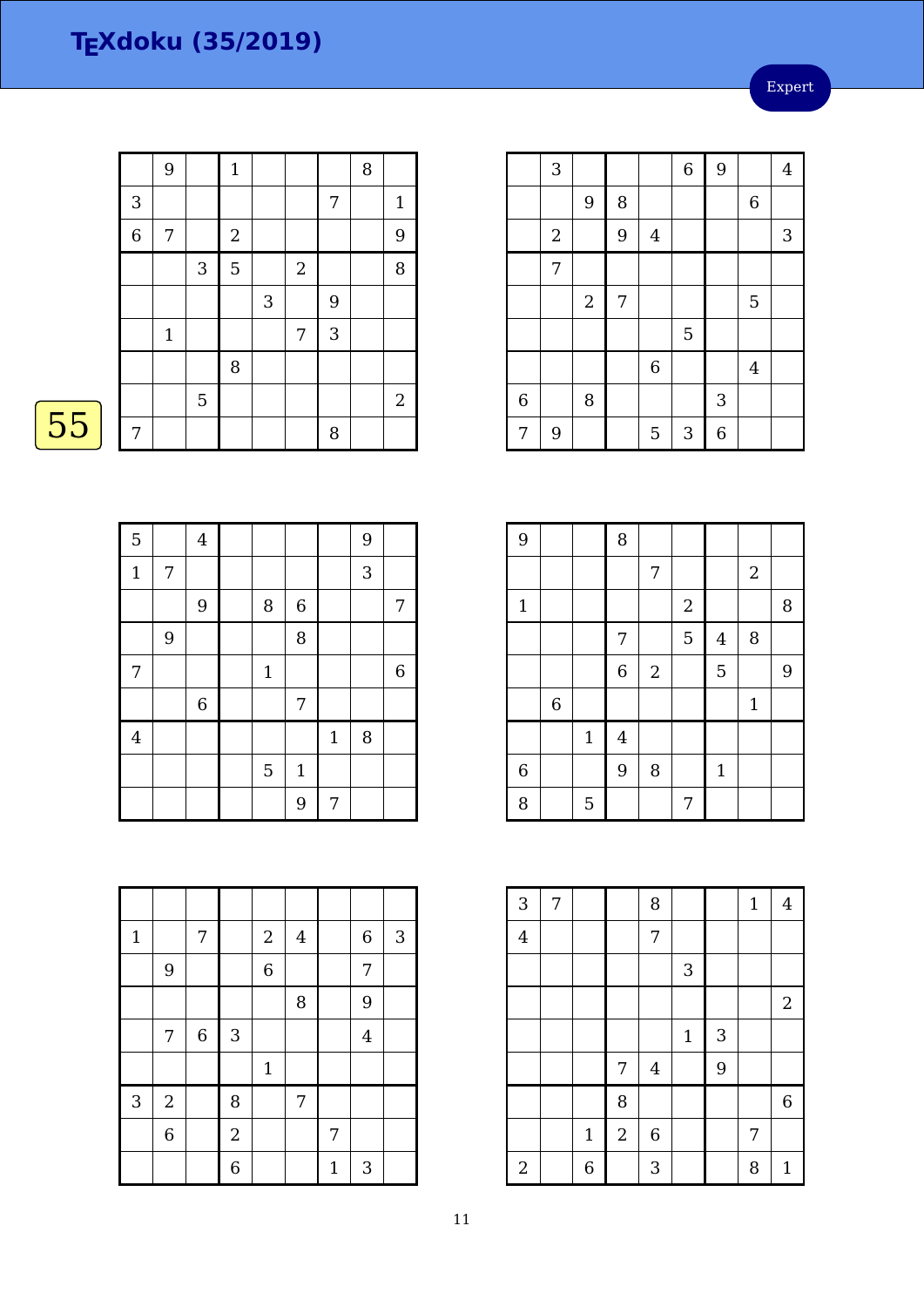Simple Solutions

| 2 | 1 | 5 | 3 | 7 | $\overline{\mathbf{4}}$ | 9 | 8 | 6 |
|---|---|---|---|---|-------------------------|---|---|---|
| 7 | 9 | 4 | 2 | 6 | 8                       | 1 | 5 | 3 |
| 8 | 3 | 6 | 1 | 9 | 5                       | 2 | 4 | 7 |
| 1 | 5 | 7 | 4 | 8 | 6                       | 3 | 2 | 9 |
| 3 | 8 | 2 | 9 | 1 | 7                       | 5 | 6 | 4 |
| 4 | 6 | 9 | 5 | З | 2                       | 8 | 7 | 1 |
| 5 | 7 | 1 | 6 | 2 | 9                       | 4 | З | 8 |
| 9 | 4 | 8 | 7 | 5 | З                       | 6 | 1 | 2 |
| 6 | 2 | З | 8 | 4 | 1                       | 7 | 9 | 5 |

| 9 | 4 | З | 5 | 8 | 2 |   | 6 | 1 |
|---|---|---|---|---|---|---|---|---|
| 2 | 8 | 7 | 6 | 1 | 4 | 9 | 3 | 5 |
| 1 | 5 | 6 | З | 7 | 9 | 2 | 8 | 4 |
| 5 | 1 | 8 | 9 | 6 | 7 | 4 | 2 | З |
| 3 | 9 | 2 | 8 | 4 | 5 | 6 | 1 | 7 |
| 6 | 7 | 4 | 2 | З | 1 | 8 | 5 | 9 |
| 8 | 6 | 9 | 7 | 5 | З | 1 | 4 | 2 |
| 4 | 2 | 5 | 1 | 9 | 8 | 3 | 7 | 6 |
|   | З | 1 | 4 | 2 | 6 | 5 | 9 | 8 |

| 7              | 8 | 4              | 9 | 2 | 6 | 5              | 1              | 3 |
|----------------|---|----------------|---|---|---|----------------|----------------|---|
| $\overline{2}$ | 6 | 5              | 1 | 3 | 4 | 7              | 9              | 8 |
| 9              | 1 | 3              | 5 | 7 | 8 | $\overline{c}$ | 4              | 6 |
| 3              | 7 | 8              | 6 | 9 | 5 | 4              | $\overline{2}$ | 1 |
| 1              | 5 | 6              | 3 | 4 | 2 | 8              | 7              | 9 |
| 4              | 9 | $\overline{c}$ | 8 | 1 | 7 | 3              | 6              | 5 |
| 6              | 2 | 1              | 7 | 8 | 3 | 9              | 5              | 4 |
| 8              | 4 | 9              | 2 | 5 | 1 | 6              | 3              | 7 |
| 5              | 3 | 7              | 4 | 6 | 9 | 1              | 8              | 2 |

| 4 | 3 | 1 | 2           | 9           | 7 | 6 | 8 | 5 |
|---|---|---|-------------|-------------|---|---|---|---|
| 9 | 7 | 6 | 8           | 5           | 4 | 3 | 2 | 1 |
| 2 | 8 | 5 | $\mathbf 1$ | 6           | 3 | 9 | 7 | 4 |
| 7 | 9 | 3 | 4           | 8           | 5 | 2 | 1 | 6 |
| 5 | 4 | 2 | 3           | $\mathbf 1$ | 6 | 7 | 9 | 8 |
| 1 | 6 | 8 | 7           | 2           | 9 | 4 | 5 | 3 |
| 3 | 1 | 7 | 9           | 4           | 8 | 5 | 6 | 2 |
| 6 | 2 | 9 | 5           | 3           | 1 | 8 | 4 | 7 |
| 8 | 5 | 4 | 6           | 7           | 2 | 1 | 3 | 9 |

| 2 | 5 | 6 | 9 | 8 | 3 | 1 | 4 | 7 |
|---|---|---|---|---|---|---|---|---|
| 3 | 7 | 4 | 5 | 1 | 6 | 2 | 8 | 9 |
| 9 | 8 | 1 | 7 | 4 | 2 | 6 | 5 | 3 |
| 4 | 2 | 7 | 1 | 3 | 8 | 9 | 6 | 5 |
| 5 | 1 | 3 | 6 | 9 | 4 | 7 | 2 | 8 |
| 6 | 9 | 8 | 2 | 7 | 5 | 4 | 3 | 1 |
| 7 | 6 | 2 | 8 | 5 | 1 | 3 | 9 | 4 |
| 8 | 3 | 9 | 4 | 2 | 7 | 5 | 1 | 6 |
| 1 | 4 | 5 | 3 | 6 | 9 | 8 | 7 | 2 |

| 9 | 8 | 5 | $\mathbf{1}$ |   | 3 | 2 | 6 | 4 |
|---|---|---|--------------|---|---|---|---|---|
| 7 | 2 | 1 | 4            | 8 | 6 | 5 | 3 | 9 |
| 4 | 3 | 6 | 5            | 2 | 9 | 1 | 8 | 7 |
| 2 | 1 | 9 | 8            | 6 | 7 | 3 | 4 | 5 |
| 8 | 6 | З | 9            | 5 | 4 | 7 | 2 | 1 |
| 5 | 7 | 4 | 2            | 3 | 1 | 8 | 9 | 6 |
| З | 9 | 8 | 6            | 1 | 5 | 4 | 7 | 2 |
| 1 | 4 | 2 | 7            | 9 | 8 | 6 | 5 | 3 |
| 6 | 5 | 7 | 3            | 4 | 2 | 9 | 1 | 8 |

| 2 | 3 | 6 | 5 | 4 | 1 | 9            | 8 |   |
|---|---|---|---|---|---|--------------|---|---|
| 1 | 8 | 4 | 9 | 3 | 7 | 6            | 5 | 2 |
| 9 | 5 | 7 | 2 | 8 | 6 | $\mathbf{1}$ | 3 | 4 |
| 6 | 2 | 8 | 3 | 5 | 9 | 4            | 7 | 1 |
| 7 | 9 | 5 | 4 | 1 | 8 | 2            | 6 | 3 |
| 3 | 4 | 1 | 7 | 6 | 2 | 5            | 9 | 8 |
| 8 | 1 | 3 | 6 | 2 | 5 | 7            | 4 | 9 |
| 5 | 7 | 2 | 8 | 9 | 4 | 3            | 1 | 6 |
| 4 | 6 | 9 | 1 | 7 | 3 | 8            | 2 | 5 |

| 7 | 1 | 4 | $\overline{2}$ | 3              | 6 | 5 | 8 | 9              |
|---|---|---|----------------|----------------|---|---|---|----------------|
| 2 | 9 | 5 | 8              | 4              | 1 | 6 | 7 | 3              |
| 6 | 8 | 3 | 5              | 9              | 7 | 2 | 4 | 1              |
| 8 | 6 | 7 | 3              | 1              | 9 | 4 | 5 | $\overline{2}$ |
| 5 | 2 | 1 | 4              | 7              | 8 | 9 | 3 | 6              |
| З | 4 | 9 | 6              | $\overline{2}$ | 5 | 7 | 1 | 8              |
| 1 | 5 | 2 | 7              | 6              | 3 | 8 | 9 | 4              |
| 9 | 7 | 6 | 1              | 8              | 4 | 3 | 2 | 5              |
| 4 | 3 | 8 | 9              | 5              | 2 | 1 | 6 | 7              |

| 8              | 5 | 4              | 9              | 1 | 7 | 3              | 6              | 2 |
|----------------|---|----------------|----------------|---|---|----------------|----------------|---|
| 3              | 7 | 9              | 5              | 6 | 2 | 4              | 8              | 1 |
| $\overline{c}$ | 6 | 1              | 3              | 4 | 8 | 9              | 7              | 5 |
| 1              | 4 | $\overline{c}$ | 8              | 9 | 3 | 6              | 5              | 7 |
| 6              | 9 | 8              | 7              | 5 | 1 | $\overline{c}$ | 4              | 3 |
| 7              | 3 | 5              | 4              | 2 | 6 | 8              | 1              | 9 |
| 9              | 8 | 3              | 6              | 7 | 5 | $\mathbf{1}$   | $\overline{2}$ | 4 |
| 5              | 2 | 6              | 1              | 3 | 4 | 7              | 9              | 8 |
| 4              | 1 | 7              | $\overline{c}$ | 8 | 9 | 5              | 3              | 6 |

| 1 |   | 8 | 2 | 4 | 9 | 3 | 5 | 6 |
|---|---|---|---|---|---|---|---|---|
| 4 | 2 | 6 | 8 | 3 | 5 | 7 | 1 | 9 |
| 3 | 5 | 9 | 1 | 7 | 6 | 8 | 2 | 4 |
| 7 | 4 | 3 | 6 | 8 | 2 | 5 | 9 | 1 |
| 6 | 9 | 2 | 5 | 1 | 7 | 4 | 3 | 8 |
| 5 | 8 | 1 | 4 | 9 | З | 6 | 7 | 2 |
| 2 | 6 | 4 | З | 5 | 1 | 9 | 8 | 7 |
| 8 | З | 7 | 9 | 2 | 4 | 1 | 6 | 5 |
| 9 | 1 | 5 |   | 6 | 8 | 2 | 4 | З |

| 6              | 5 | 3 | 4 | 1 | 7 | 8              | $\overline{c}$ | 9 |
|----------------|---|---|---|---|---|----------------|----------------|---|
| 4              | 9 | 7 | 2 | 8 | 5 | 1              | 3              | 6 |
| 8              | 1 | 2 | 6 | 3 | 9 | 7              | 4              | 5 |
| 9              | 3 | 6 | 5 | 4 | 8 | $\overline{c}$ | 1              | 7 |
| 1              | 4 | 8 | 7 | 6 | 2 | 9              | 5              | З |
| $\overline{c}$ | 7 | 5 | 3 | 9 | 1 | 4              | 6              | 8 |
| 7              | 6 | 4 | 8 | 2 | 3 | 5              | 9              | 1 |
| 5              | 2 | 1 | 9 | 7 | 6 | З              | 8              | 4 |
| З              | 8 | 9 | 1 | 5 | 4 | 6              | 7              | 2 |

| 4 | 3 | 1 | 9 | 5 | 2 | 6 | 8              | 7 |
|---|---|---|---|---|---|---|----------------|---|
| 8 | 9 | 5 | 1 | 7 | 6 | 4 | $\overline{c}$ | З |
| 7 | 2 | 6 | 8 | З | 4 | 9 | 5              | 1 |
| 2 | 6 | 4 | 3 | 8 | 9 | 1 | 7              | 5 |
| 5 | 7 | 8 | 4 | 6 | 1 | 2 | 3              | 9 |
| 9 | 1 | 3 | 5 | 2 | 7 | 8 | 6              | 4 |
| 3 | 4 | 2 | 7 | 1 | 8 | 5 | 9              | 6 |
| 6 | 5 | 9 | 2 | 4 | 3 | 7 | 1              | 8 |
|   | 8 | 7 | 6 | 9 | 5 | З | 4              | 2 |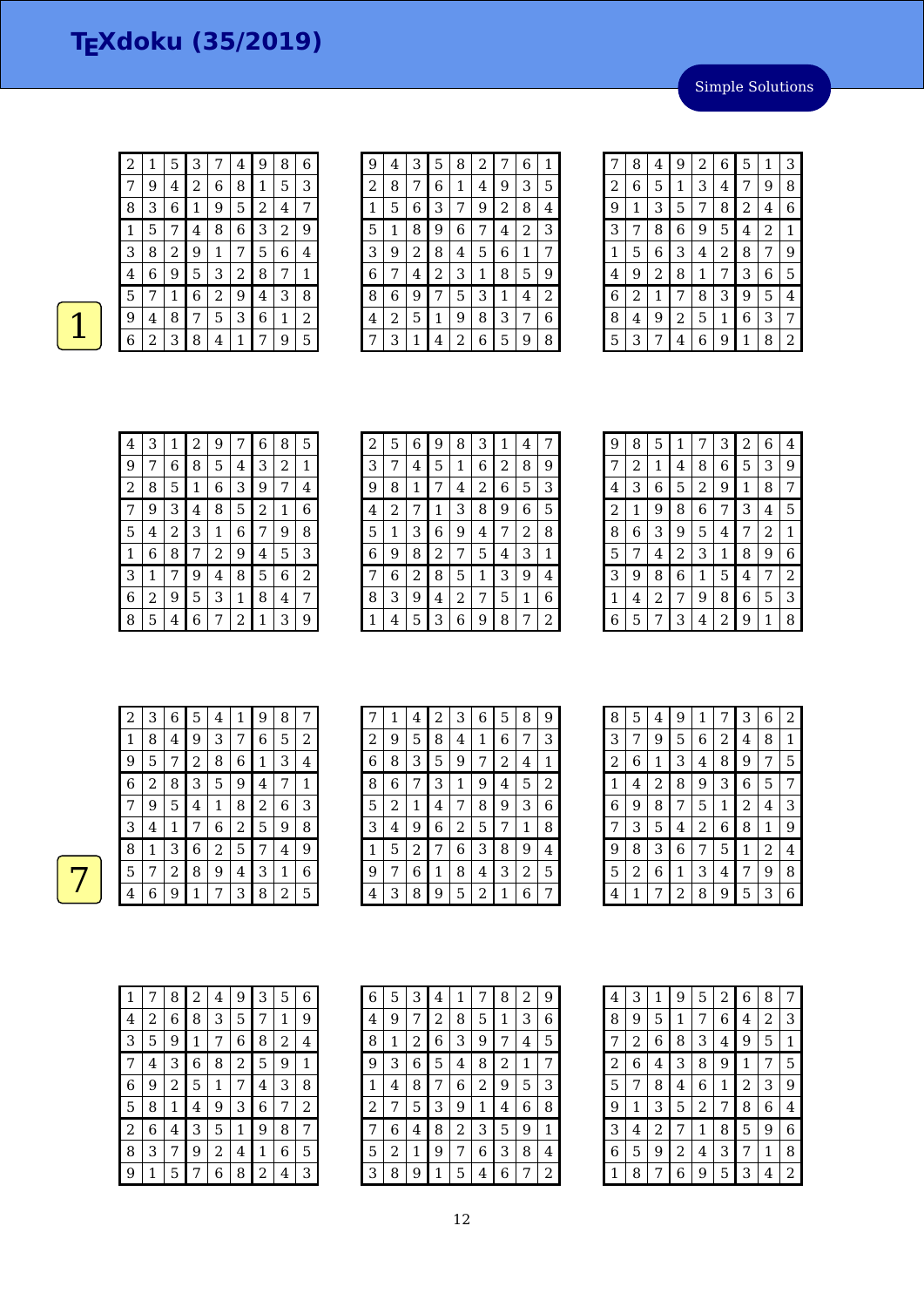Easy Solutions

| 9              | 8 | 2 | 7              | 6 | 3 | 4              | 5 | 1 |
|----------------|---|---|----------------|---|---|----------------|---|---|
| 1              | 3 | 6 | 4              | 8 | 5 | 9              | 7 | 2 |
|                | 4 | 5 | 9              | 2 | 1 | 3              | 6 | 8 |
| $\overline{4}$ | 5 | 1 | 8              | 3 | 7 | $\overline{c}$ | 9 | 6 |
| 3              | 6 | 8 | $\overline{2}$ | 9 | 4 | 5              | 1 | 7 |
| 2              | 9 | 7 | 5              | 1 | 6 | 8              | 3 | 4 |
| 6              | 1 | 4 | 3              | 5 | 2 | 7              | 8 | 9 |
| 5              | 7 | 9 | 6              | 4 | 8 | 1              | 2 | З |
| 8              | 2 | 3 | 1              | 7 | 9 | 6              | 4 | 5 |

 $\overline{13}$ 

| 9 | 5 | 2 | З | 4 | 7 | 8 | 1 | 6 |
|---|---|---|---|---|---|---|---|---|
| 4 | З | 6 | 1 | 9 | 8 | 5 | 2 | 7 |
| 1 | 7 | 8 | 5 | 2 | 6 | 4 | 3 | 9 |
| 7 | 9 | 1 | 6 | 8 | 4 | 3 | 5 | 2 |
| 8 | 6 | 5 | 2 | 3 | 1 | 9 | 7 | 4 |
| 3 | 2 | 4 | 9 | 7 | 5 | 1 | 6 | 8 |
| 2 | 4 | 7 | 8 | 5 | 3 | 6 | 9 | 1 |
| 6 | 8 | 3 | 7 | 1 | 9 | 2 | 4 | 5 |
| 5 | 1 | 9 | 4 | 6 | 2 |   | 8 | 3 |

| 6 | 3 | 9 | 2 | 7              | 4              | 1 | 8 | 5 |
|---|---|---|---|----------------|----------------|---|---|---|
| 7 | 1 | 8 | 3 | 5              | 6              | 2 | 4 | 9 |
| 2 | 4 | 5 | 9 | 1              | 8              | 6 | 7 | 3 |
| 1 | 9 | 3 | 8 | $\overline{a}$ | 7              | 5 | 6 | 4 |
| 8 | 5 | 6 | 4 | 3              | 1              | 9 | 2 | 7 |
| 4 | 2 | 7 | 5 | 6              | 9              | 3 | 1 | 8 |
| 9 | 8 | 1 | 6 | 4              | 3              | 7 | 5 | 2 |
| 5 | 6 | 4 | 7 | 9              | $\overline{c}$ | 8 | 3 | 1 |
| 3 | 7 | 2 | 1 | 8              | 5              | 4 | 9 | 6 |

| 6 | 2 | 4 | 5 | 8 | 3 | 7 | 1 | 9 |
|---|---|---|---|---|---|---|---|---|
| 3 | 9 | 8 | 2 | 7 | 1 | 6 | 4 | 5 |
| 7 | 5 | 1 | 9 | 4 | 6 | 2 | 8 | 3 |
| 8 | 1 | З | 4 | 6 | 9 | 5 | 2 | 7 |
| 5 | 4 | 9 | 8 | 2 | 7 | 1 | 3 | 6 |
| 2 | 7 | 6 | 1 | 3 | 5 | 8 | 9 | 4 |
| 9 | 8 | 2 | 7 | 5 | 4 | 3 | 6 | 1 |
| 4 | З | 5 | 6 | 1 | 2 | 9 | 7 | 8 |
|   | 6 |   | 3 | 9 | 8 | 4 | 5 | 2 |

| 8 | 5 | 1 |   | 3 | 6 | $\overline{4}$ | 2 | 9 |
|---|---|---|---|---|---|----------------|---|---|
| 3 | 6 | 4 | 2 | 5 | 9 | 7              | 1 | 8 |
| 7 | 2 | 9 | 4 | 1 | 8 | 5              | 6 | 3 |
| 5 | 3 | 8 | 6 | 7 | 1 | 9              | 4 | 2 |
| 2 | 9 | 7 | 8 | 4 | 3 | 6              | 5 | 1 |
| 4 | 1 | 6 | 5 | 9 | 2 | 8              | 3 | 7 |
| 9 | 8 | 5 | 3 | 2 | 4 | 1              | 7 | 6 |
| 1 | 4 | 2 | 9 | 6 | 7 | 3              | 8 | 5 |
| 6 | 7 | 3 | 1 | 8 | 5 | 2              | 9 | 4 |

| 4 | 5 | 9 | 2 | 6 | 7 | 1 | 8 | 3 |
|---|---|---|---|---|---|---|---|---|
| 8 | 2 | 7 | 1 | 5 | 3 | 4 | 9 | 6 |
| 3 | 1 | 6 | 8 | 4 | 9 | 5 | 7 | 2 |
| 6 | 7 | 2 | 9 | 3 | 5 | 8 | 4 | 1 |
| 5 | 8 | 4 | 6 | 2 | 1 | 9 | З | 7 |
| 1 | 9 | З | 7 | 8 | 4 | 6 | 2 | 5 |
| 9 | 4 | 1 | 5 | 7 | 2 | 3 | 6 | 8 |
| 7 | 6 | 5 | З | 9 | 8 | 2 | 1 | 4 |
| 2 | 3 | 8 | 4 | 1 | 6 | 7 | 5 | 9 |

| 9 | 8           | $\overline{2}$ |   | 6 | З              | 4 | 5              | 1                |
|---|-------------|----------------|---|---|----------------|---|----------------|------------------|
| 1 | 3           | 6              | 4 | 8 | 5              | 9 | 7              | $\boldsymbol{2}$ |
|   | 4           | 5              | 9 | 2 | $\mathbf{1}$   | З | 6              | 8                |
| 4 | 5           | 1              | 8 | З | 7              | 2 | 9              | 6                |
| 3 | 6           | 8              | 2 | 9 | 4              | 5 | 1              | 7                |
| 2 | 9           | 7              | 5 | 1 | 6              | 8 | З              | 4                |
| 6 | $\mathbf 1$ | 4              | 3 | 5 | $\overline{2}$ | 7 | 8              | 9                |
| 5 | 7           | 9              | 6 | 4 | 8              | 1 | $\overline{2}$ | 3                |
| 8 | 2           | З              | 1 | 7 | 9              | 6 | 4              | 5                |

| 9 | 5 | 2 | 3           | 4 | 7 | 8              | 1 | 6 |
|---|---|---|-------------|---|---|----------------|---|---|
| 4 | 3 | 6 | $\mathbf 1$ | 9 | 8 | 5              | 2 | 7 |
| 1 | 7 | 8 | 5           | 2 | 6 | 4              | 3 | 9 |
| 7 | 9 | 1 | 6           | 8 | 4 | 3              | 5 | 2 |
| 8 | 6 | 5 | 2           | 3 | 1 | 9              | 7 | 4 |
| З | 2 | 4 | 9           | 7 | 5 | 1              | 6 | 8 |
| 2 | 4 | 7 | 8           | 5 | 3 | 6              | 9 | 1 |
| 6 | 8 | З | 7           | 1 | 9 | $\overline{c}$ | 4 | 5 |
| 5 |   | 9 | 4           | 6 | 2 | 7              | 8 | 3 |

| 6              | 3              | 9 | 2 | 7              | 4 | 1 | 8              | 5              |
|----------------|----------------|---|---|----------------|---|---|----------------|----------------|
| 7              | 1              | 8 | 3 | 5              | 6 | 2 | 4              | 9              |
| $\overline{c}$ | 4              | 5 | 9 | 1              | 8 | 6 | 7              | 3              |
| 1              | 9              | 3 | 8 | $\overline{2}$ | 7 | 5 | 6              | 4              |
| 8              | 5              | 6 | 4 | 3              | 1 | 9 | $\overline{2}$ | 7              |
| 4              | $\overline{c}$ | 7 | 5 | 6              | 9 | 3 | 1              | 8              |
| 9              | 8              | 1 | 6 | 4              | 3 | 7 | 5              | $\overline{2}$ |
| 5              | 6              | 4 | 7 | 9              | 2 | 8 | 3              | 1              |
| 3              | 7              | 2 | 1 | 8              | 5 | 4 | 9              | 6              |

| 6 | 2 | 4 | 5 | 8 | 3 | 7 | 1 | 9 |
|---|---|---|---|---|---|---|---|---|
| 3 | 9 | 8 | 2 | 7 | 1 | 6 | 4 | 5 |
| 7 | 5 | 1 | 9 | 4 | 6 | 2 | 8 | З |
| 8 | 1 | 3 | 4 | 6 | 9 | 5 | 2 | 7 |
| 5 | 4 | 9 | 8 | 2 | 7 | 1 | 3 | 6 |
| 2 | 7 | 6 | 1 | 3 | 5 | 8 | 9 | 4 |
| 9 | 8 | 2 | 7 | 5 | 4 | 3 | 6 | 1 |
| 4 | 3 | 5 | 6 | 1 | 2 | 9 | 7 | 8 |
|   | 6 | 7 | 3 | 9 | 8 | 4 | 5 | 2 |

| 8 | 5 | 1 | 7 | 3 | 6 | 4 | 2 | 9 |
|---|---|---|---|---|---|---|---|---|
| 3 | 6 | 4 | 2 | 5 | 9 | 7 | 1 | 8 |
| 7 | 2 | 9 | 4 | 1 | 8 | 5 | 6 | З |
| 5 | 3 | 8 | 6 | 7 | 1 | 9 | 4 | 2 |
| 2 | 9 | 7 | 8 | 4 | З | 6 | 5 | 1 |
| 4 | 1 | 6 | 5 | 9 | 2 | 8 | 3 | 7 |
| 9 | 8 | 5 | З | 2 | 4 | 1 | 7 | 6 |
| 1 | 4 | 2 | 9 | 6 | 7 | 3 | 8 | 5 |
| 6 | 7 | 3 | 1 | 8 | 5 | 2 | 9 | 4 |

| 4 | 5 | 9 | 2 | 6 | 7 | 1 | 8              | З |
|---|---|---|---|---|---|---|----------------|---|
| 8 | 2 | 7 | 1 | 5 | 3 | 4 | 9              | 6 |
| 3 | 1 | 6 | 8 | 4 | 9 | 5 | 7              | 2 |
| 6 | 7 | 2 | 9 | 3 | 5 | 8 | 4              | 1 |
| 5 | 8 | 4 | 6 | 2 | 1 | 9 | 3              | 7 |
| 1 | 9 | З | 7 | 8 | 4 | 6 | $\overline{c}$ | 5 |
| 9 | 4 | 1 | 5 | 7 | 2 | 3 | 6              | 8 |
| 7 | 6 | 5 | 3 | 9 | 8 | 2 | 1              | 4 |
| 2 | З | 8 | 4 | 1 | 6 | 7 | 5              | 9 |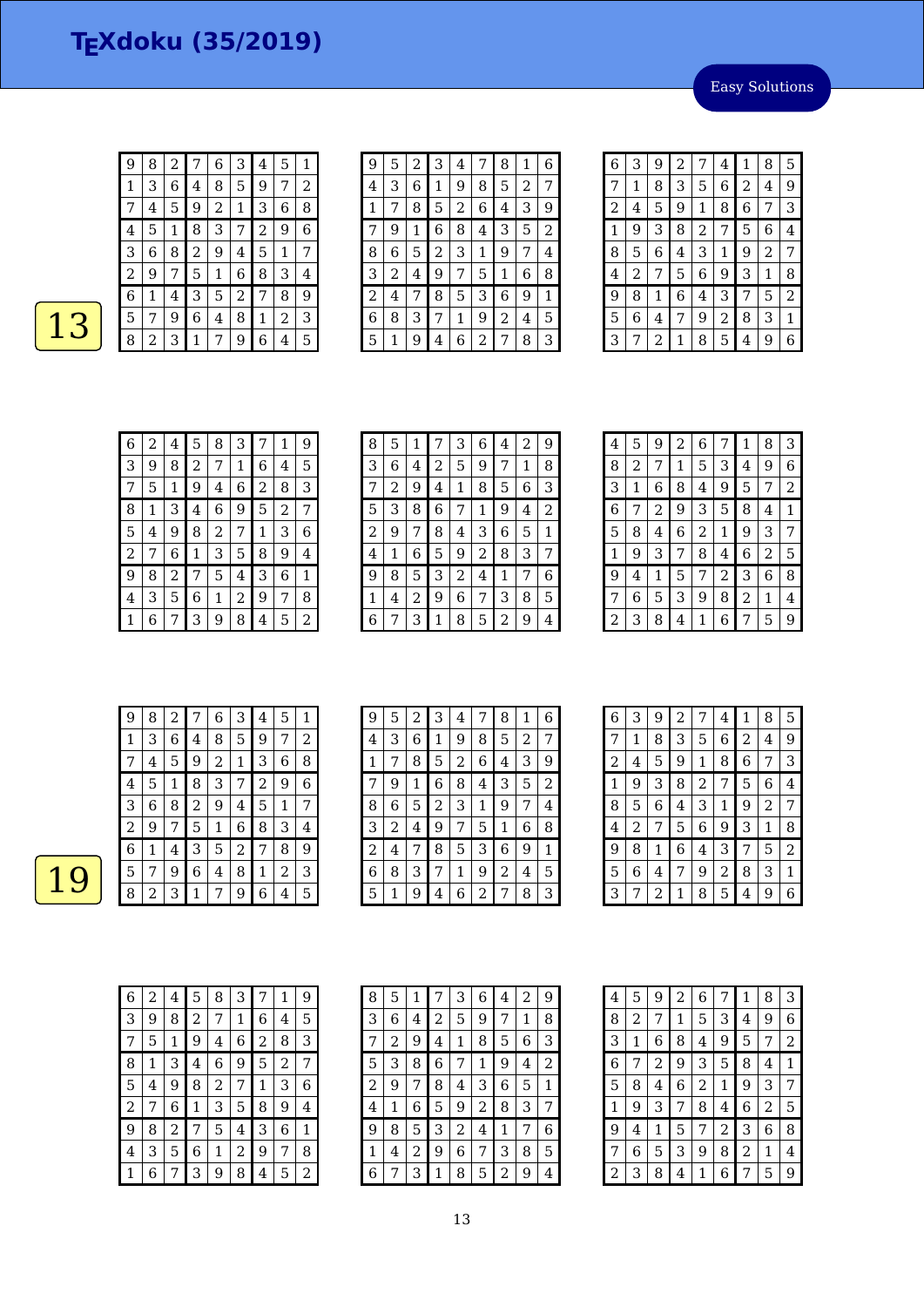Intermediate Solutions

| 3 |   | 9 |   | 2 | 5 | 8 | 4 | 6 | 9 | 4 |
|---|---|---|---|---|---|---|---|---|---|---|
| 6 | 8 | 5 | З | 4 | 1 | 2 | 9 | 7 | 6 | 8 |
| 2 | 7 | 4 | 8 | 6 | 9 | 1 | 3 | 5 | 2 | 3 |
| 1 | 5 | 8 | 9 | 7 | 2 | 4 | 6 | 3 |   | 9 |
| 4 | 3 | 7 | 5 | 8 | 6 | 9 | 1 | 2 | 5 | 6 |
| 9 | 6 | 2 | 1 | З | 4 | 5 | 7 | 8 | 4 |   |
| 5 | 4 | 6 | 2 | 1 | З | 7 | 8 | 9 | 8 | 5 |
| 8 | 2 | 3 | 4 | 9 | 7 | 6 | 5 | 1 | 3 | 7 |
| 7 | 9 | 1 | 6 | 5 | 8 | 3 | 2 | 4 | 1 | 2 |

| 9 | 4 | 1 | З              | 8              | 7 | 2 | 5 | 6 |
|---|---|---|----------------|----------------|---|---|---|---|
| 6 | 8 | 7 | 9              | $\overline{c}$ | 5 | З | 4 | 1 |
| 2 | З | 5 | 4              | 1              | 6 | g | 8 |   |
| 7 | 9 | 8 | 5              | 3              | 1 | 4 | 6 | 2 |
| 5 | 6 | 2 | 8              | 4              | g | 7 | 1 | 3 |
| 4 | 1 | З | 6              | 7              | 2 | 5 | 9 | 8 |
| 8 | 5 | 4 | $\overline{c}$ | 6              | 3 | 1 | 7 | 9 |
| 3 | 7 | 9 | 1              | 5              | 8 | 6 | 2 | 4 |
|   | 2 | 6 | 7              | 9              | 4 | 8 | З | 5 |

| 6 | 7 | 1              | 4              | 9 | 5 | $\overline{c}$ | 8 | 3 |
|---|---|----------------|----------------|---|---|----------------|---|---|
| 5 | 4 | 8              | 3              | 2 | 7 | 1              | 9 | 6 |
| 9 | 3 | $\overline{c}$ | $\mathbf{1}$   | 6 | 8 | 5              | 4 | 7 |
| 3 | 6 | 5              | 9              | 8 | 4 | 7              | 1 | 2 |
| 1 | 2 | 4              | 7              | 3 | 6 | 9              | 5 | 8 |
| 7 | 8 | 9              | $\overline{c}$ | 5 | 1 | 6              | 3 | 4 |
| 2 | 9 | 6              | 8              | 1 | 3 | 4              | 7 | 5 |
| 8 | 5 | 7              | 6              | 4 | 9 | 3              | 2 | 1 |
| 4 | 1 | 3              | 5              | 7 | 2 | 8              | 6 | 9 |

| 8 | 2 | 3 | 6 | 9 | 4 | 7 | 1 | 5 |
|---|---|---|---|---|---|---|---|---|
| 4 | 7 | 1 | 3 | 2 | 5 | 9 | 8 | 6 |
| 5 | 6 | 9 | 7 | 8 | 1 | 4 | 3 | 2 |
| З | 1 | 6 | 9 | 4 | 7 | 2 | 5 | 8 |
| 7 | 5 | 4 | 2 | 6 | 8 | 3 | 9 | 1 |
| 2 | 9 | 8 | 1 | 5 | 3 | 6 | 4 | 7 |
| 1 | 3 | 2 | 8 | 7 | 9 | 5 | 6 | 4 |
| 9 | 4 |   | 5 | 1 | 6 | 8 | 2 | 3 |
| 6 | 8 | 5 | 4 | 3 | 2 | 1 | 7 | 9 |

| 8 | 4 | 6 |   | 1 | 2 | 9 | 3 | 5 |
|---|---|---|---|---|---|---|---|---|
| 1 | 5 | 7 | 3 | 9 | 6 | 2 | 8 | 4 |
| 2 | 3 | 9 | 8 | 4 | 5 | 1 | 6 | 7 |
| 4 | 8 | 2 | 6 | 5 | 1 | 7 | 9 | 3 |
| 5 | 6 | 1 | 9 | 3 | 7 | 8 | 4 | 2 |
| 9 | 7 | 3 | 4 | 2 | 8 | 5 | 1 | 6 |
| З | 2 | 5 | 1 | 8 | 4 | 6 | 7 | 9 |
| 7 | 1 | 4 | 2 | 6 | 9 | 3 | 5 | 8 |
| 6 | 9 | 8 | 5 | 7 | 3 | 4 | 2 | 1 |

| 8              | 6 | 4 | 1 | 2 | 5 |   | 9 | 3 |
|----------------|---|---|---|---|---|---|---|---|
| 5              | 7 | 9 | 4 | 6 | 3 | 2 | 1 | 8 |
| 1              | 3 | 2 | 7 | 8 | 9 | 4 | 6 | 5 |
| 7              | 2 | 1 | 9 | 5 | 8 | 6 | 3 | 4 |
| 4              | 5 | З | 6 | 7 | 1 | 9 | 8 | 2 |
| 6              | 9 | 8 | 3 | 4 | 2 | 5 | 7 | 1 |
| 9              | 8 | 6 | 2 | 1 | 4 | 3 | 5 | 7 |
| $\overline{2}$ | 1 | 7 | 5 | З | 6 | 8 | 4 | 9 |
| З              | 4 | 5 | 8 | 9 | 7 | 1 | 2 | 6 |

| 5 | 9           | 8              | 6 | 4 |   | 2 | 1 | 3 |
|---|-------------|----------------|---|---|---|---|---|---|
| 2 | 6           | 3              | 1 | 8 | 9 | 7 | 5 | 4 |
| 1 | 4           | 7              | З | 2 | 5 | 9 | 8 | 6 |
| 6 | 8           | $\overline{c}$ | 7 | З | 1 | 4 | 9 | 5 |
| З | $\mathbf 1$ | 5              | 2 | 9 | 4 | 6 | 7 | 8 |
| 4 | 7           | 9              | 5 | 6 | 8 | З | 2 | 1 |
| 8 | 5           | 4              | 9 | 7 | 6 | 1 | 3 | 2 |
| 9 | 3           | 6              | 8 | 1 | 2 | 5 | 4 | 7 |
|   | 2           | 1              | 4 | 5 | З | 8 | 6 | 9 |

| 6 | 9 | 8 | 4              | 2 | 5              | 3 | 7 | 1 |
|---|---|---|----------------|---|----------------|---|---|---|
| 1 | 7 | 3 | 9              | 6 | 8              | 2 | 4 | 5 |
| 5 | 4 | 2 | 1              | 7 | 3              | 6 | 8 | 9 |
| 7 | 1 | 4 | $\overline{2}$ | 5 | 6              | 9 | 3 | 8 |
| 2 | 3 | 6 | 7              | 8 | 9              | 1 | 5 | 4 |
| 8 | 5 | 9 | 3              | 1 | 4              | 7 | 2 | 6 |
| 3 | 6 | 1 | 5              | 4 | $\overline{2}$ | 8 | 9 | 7 |
| 4 | 2 | 7 | 8              | 9 | 1              | 5 | 6 | 3 |
| 9 | 8 | 5 | 6              | 3 | 7              | 4 | 1 | 2 |

| 3              | 4 | 2 | 1 | 8              | 9              | 7              | 5 | 6 |
|----------------|---|---|---|----------------|----------------|----------------|---|---|
| $\mathbf{1}$   | 7 | 5 | 4 | 6              | $\overline{c}$ | З              | 9 | 8 |
| 8              | 9 | 6 | З | 5              | 7              | 1              | 4 | 2 |
| $\overline{c}$ | 3 | 4 | 9 | 1              | 8              | 6              | 7 | 5 |
| 6              | 8 | 1 | 7 | 4              | 5              | 9              | 2 | 3 |
| 7              | 5 | 9 | 6 | $\overline{c}$ | 3              | 4              | 8 | 1 |
| 4              | 2 | 3 | 5 | 9              | 6              | 8              | 1 | 7 |
| 5              | 1 |   | 8 | 3              | 4              | $\overline{2}$ | 6 | 9 |
| 9              | 6 | 8 | 2 | 7              | $\mathbf{1}$   | 5              | 3 | 4 |

| 5              | 2 | 8 |                | 3 | 4 | 9              | 1 | 6              |
|----------------|---|---|----------------|---|---|----------------|---|----------------|
| 1              | 7 | 4 | 5              | 9 | 6 | 3              | 2 | 8              |
| 9              | 3 | 6 | 8              | 1 | 2 | 4              | 5 | 7              |
| 8              | 9 | 2 | 6              | 5 | 1 | 7              | 3 | 4              |
| 6              | 4 | 1 | 3              | 2 | 7 | 5              | 8 | 9              |
| 7              | 5 | 3 | 4              | 8 | 9 | $\overline{c}$ | 6 | 1              |
| 3              | 1 | 5 | 9              | 4 | 8 | 6              | 7 | $\overline{2}$ |
| $\overline{c}$ | 6 | 9 | 1              | 7 | 3 | 8              | 4 | 5              |
| $\overline{4}$ | 8 | 7 | $\overline{2}$ | 6 | 5 | 1              | 9 | 3              |

| $\overline{2}$ | 7 | 4 | 8 | 3 | 1 | 5 | 6           | 9 |
|----------------|---|---|---|---|---|---|-------------|---|
| 1              | 5 | 9 | 6 | 7 | 4 | 8 | З           | 2 |
| 3              | 6 | 8 | 5 | 9 | 2 | 1 | 4           | 7 |
| 6              | 9 | 7 | 1 | 8 | 3 | 4 | 2           | 5 |
| 5              | 4 | 3 | 7 | 2 | 6 | 9 | $\mathbf 1$ | 8 |
| 8              | 1 | 2 | 9 | 4 | 5 | З | 7           | 6 |
| 4              | 8 | 6 | 2 | 1 | 9 | 7 | 5           | 3 |
| 9              | 2 | 1 | З | 5 | 7 | 6 | 8           | 4 |
| 7              | 3 | 5 | 4 | 6 | 8 | 2 | 9           | 1 |

| 8              | 5 | 6 | 2 | 7              | 3              | 4 | 9              | $\mathbf 1$    |
|----------------|---|---|---|----------------|----------------|---|----------------|----------------|
| 3              | 9 | 4 | 6 | 1              | 8              | 7 | 5              | $\overline{2}$ |
| 7              | 1 | 2 | 5 | 9              | 4              | 6 | 3              | 8              |
| $\overline{c}$ | 7 | 9 | 3 | 5              | 1              | 8 | 4              | 6              |
| 6              | 4 | 5 | 8 | $\overline{c}$ | 7              | 3 | 1              | 9              |
| 1              | 3 | 8 | 9 | 4              | 6              | 5 | $\overline{2}$ | 7              |
| 4              | 6 | 7 | 1 | 3              | $\overline{c}$ | 9 | 8              | 5              |
| 5              | 2 | 3 | 7 | 8              | 9              | 1 | 6              | 4              |
| 9              | 8 | 1 | 4 | 6              | 5              | 2 | 7              | 3              |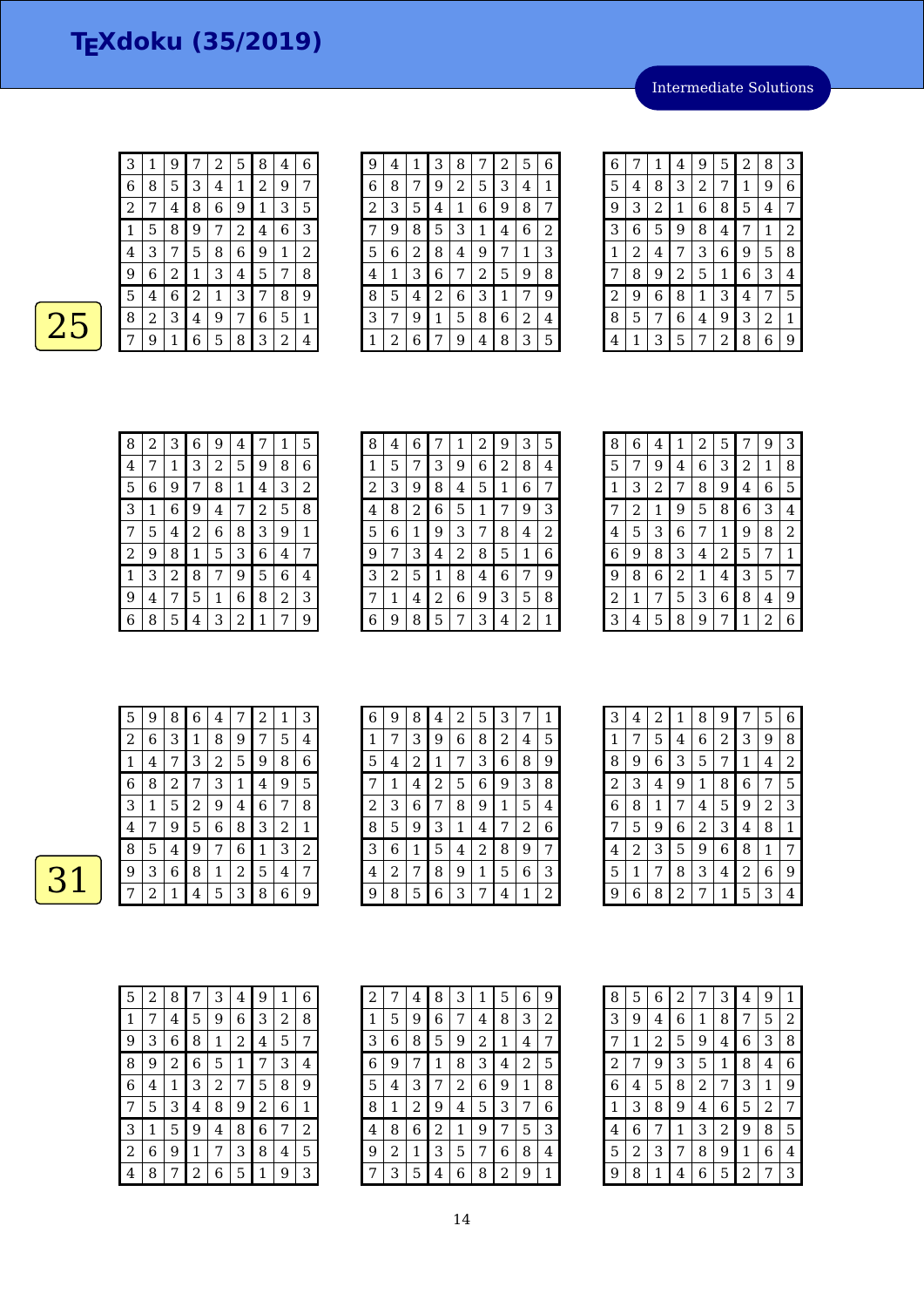Intermediate Solutions

| 5              | 9 | 8 | 6 | 4 | 7 | 2 | 1 | 3 |
|----------------|---|---|---|---|---|---|---|---|
| $\overline{c}$ | 6 | З | 1 | 8 | 9 | 7 | 5 | 4 |
| 1              | 4 | 7 | 3 | 2 | 5 | 9 | 8 | 6 |
| 6              | 8 | 2 | 7 | 3 | 1 | 4 | 9 | 5 |
| 3              | 1 | 5 | 2 | 9 | 4 | 6 | 7 | 8 |
| 4              | 7 | 9 | 5 | 6 | 8 | 3 | 2 | 1 |
| 8              | 5 | 4 | 9 | 7 | 6 | 1 | 3 | 2 |
| 9              | 3 | 6 | 8 | 1 | 2 | 5 | 4 | 7 |
|                | 2 | 1 | 4 | 5 | 3 | 8 | 6 | 9 |

| 6       | 9 | 8              | 4 | 2 | 5 | З |   | 1 |
|---------|---|----------------|---|---|---|---|---|---|
| 1       | 7 | 3              | 9 | 6 | 8 | 2 | 4 | 5 |
| 5       | 4 | $\overline{c}$ | 1 | 7 | 3 | 6 | 8 | 9 |
| 7       | 1 | 4              | 2 | 5 | 6 | 9 | 3 | 8 |
| 2       | 3 | 6              | 7 | 8 | 9 | 1 | 5 | 4 |
| 8       | 5 | 9              | 3 | 1 | 4 | 7 | 2 | 6 |
| 3       | 6 | 1              | 5 | 4 | 2 | 8 | 9 | 7 |
| 4       | 2 | 7              | 8 | 9 | 1 | 5 | 6 | 3 |
| $\circ$ | 8 | 5              | 6 | 3 | 7 | 4 | 1 | 2 |

| 3 | 4 | 2 | 1 | 8 | g | 7 | 5              | 6              |
|---|---|---|---|---|---|---|----------------|----------------|
| 1 | 7 | 5 | 4 | 6 | 2 | З | 9              | 8              |
| 8 | 9 | 6 | 3 | 5 | 7 | 1 | 4              | $\overline{2}$ |
| 2 | 3 | 4 | 9 | 1 | 8 | 6 | 7              | 5              |
| 6 | 8 | 1 | 7 | 4 | 5 | 9 | $\overline{c}$ | 3              |
| 7 | 5 | 9 | 6 | 2 | 3 | 4 | 8              | 1              |
| 4 | 2 | 3 | 5 | 9 | 6 | 8 | 1              | 7              |
| 5 | 1 | 7 | 8 | 3 | 4 | 2 | 6              | 9              |
| 9 | 6 | 8 | 2 | 7 | 1 | 5 | 3              | 4              |

| 5 | 2 | 8 |   | 3 | 4 | 9 | 1 | 6 |
|---|---|---|---|---|---|---|---|---|
| 1 | 7 | 4 | 5 | 9 | 6 | 3 | 2 | 8 |
| 9 | З | 6 | 8 | 1 | 2 | 4 | 5 | 7 |
| 8 | 9 | 2 | 6 | 5 | 1 | 7 | 3 | 4 |
| 6 | 4 | 1 | 3 | 2 | 7 | 5 | 8 | 9 |
| 7 | 5 | 3 | 4 | 8 | 9 | 2 | 6 | 1 |
| 3 | 1 | 5 | 9 | 4 | 8 | 6 | 7 | 2 |
| 2 | 6 | 9 | 1 | 7 | 3 | 8 | 4 | 5 |
| 4 | 8 | 7 | 2 | 6 | 5 |   | 9 | 3 |

| $\overline{2}$ | 7 | 4 | 8 | 3              | 1 | 5 | 6 | 9 |
|----------------|---|---|---|----------------|---|---|---|---|
| 1              | 5 | 9 | 6 | 7              | 4 | 8 | 3 | 2 |
| 3              | 6 | 8 | 5 | 9              | 2 | 1 | 4 | 7 |
| 6              | 9 |   | 1 | 8              | 3 | 4 | 2 | 5 |
| 5              | 4 | 3 | 7 | $\overline{2}$ | 6 | 9 | 1 | 8 |
| 8              | 1 | 2 | 9 | 4              | 5 | 3 | 7 | 6 |
| 4              | 8 | 6 | 2 | 1              | 9 | 7 | 5 | 3 |
| 9              | 2 | 1 | 3 | 5              | 7 | 6 | 8 | 4 |
| 7              | 3 | 5 | 4 | 6              | 8 | 2 | 9 | 1 |

| 8 | 5 | 6 | 2 | 7 | 3 | 4 | 9 | 1              |
|---|---|---|---|---|---|---|---|----------------|
| 3 | 9 | 4 | 6 | 1 | 8 | 7 | 5 | $\overline{2}$ |
| 7 | 1 | 2 | 5 | 9 | 4 | 6 | 3 | 8              |
| 2 | 7 | 9 | 3 | 5 | 1 | 8 | 4 | 6              |
| 6 | 4 | 5 | 8 | 2 | 7 | 3 | 1 | 9              |
| 1 | 3 | 8 | 9 | 4 | 6 | 5 | 2 | 7              |
| 4 | 6 | 7 | 1 | 3 | 2 | 9 | 8 | 5              |
| 5 | 2 | 3 | 7 | 8 | 9 | 1 | 6 | 4              |
| 9 | 8 | 1 | 4 | 6 | 5 | 2 | 7 | 3              |

| 5 | 9              | 8              | 6 | 4 |   | 2 | 1 | 3 |
|---|----------------|----------------|---|---|---|---|---|---|
| 2 | 6              | 3              | 1 | 8 | 9 | 7 | 5 | 4 |
| 1 | 4              | 7              | З | 2 | 5 | 9 | 8 | 6 |
| 6 | 8              | $\overline{c}$ | 7 | З | 1 | 4 | 9 | 5 |
| 3 | 1              | 5              | 2 | 9 | 4 | 6 | 7 | 8 |
| 4 | 7              | 9              | 5 | 6 | 8 | З | 2 | 1 |
| 8 | 5              | 4              | 9 | 7 | 6 | 1 | 3 | 2 |
| 9 | 3              | 6              | 8 | 1 | 2 | 5 | 4 | 7 |
|   | $\overline{c}$ | 1              | 4 | 5 | 3 | 8 | 6 | 9 |

| 6 | 9 | 8 | 4              | $\overline{2}$ | 5 | 3 | 7 | $1\,$ |
|---|---|---|----------------|----------------|---|---|---|-------|
| 1 | 7 | 3 | 9              | 6              | 8 | 2 | 4 | 5     |
| 5 | 4 | 2 | 1              | 7              | 3 | 6 | 8 | 9     |
|   | 1 | 4 | $\overline{c}$ | 5              | 6 | 9 | 3 | 8     |
| 2 | 3 | 6 | 7              | 8              | 9 | 1 | 5 | 4     |
| 8 | 5 | 9 | 3              | 1              | 4 | 7 | 2 | 6     |
| 3 | 6 | 1 | 5              | 4              | 2 | 8 | 9 | 7     |
| 4 | 2 | 7 | 8              | 9              | 1 | 5 | 6 | 3     |
| 9 | 8 | 5 | 6              | 3              | 7 | 4 | 1 | 2     |

| 3 | 4 | $\overline{c}$ | 1              | 8              | 9 | 7              | 5 | 6 |
|---|---|----------------|----------------|----------------|---|----------------|---|---|
| 1 | 7 | 5              | 4              | 6              | 2 | 3              | 9 | 8 |
| 8 | 9 | 6              | 3              | 5              | 7 | 1              | 4 | 2 |
| 2 | 3 | 4              | 9              | 1              | 8 | 6              | 7 | 5 |
| 6 | 8 | 1              | 7              | 4              | 5 | 9              | 2 | 3 |
| 7 | 5 | 9              | $\,$ 6 $\,$    | $\overline{c}$ | 3 | 4              | 8 | 1 |
| 4 | 2 | 3              | 5              | 9              | 6 | 8              | 1 | 7 |
| 5 | 1 | 7              | 8              | 3              | 4 | $\overline{2}$ | 6 | 9 |
| 9 | 6 | 8              | $\overline{c}$ | 7              | 1 | 5              | 3 | 4 |

| 5 | 2 | 8 |                | 3              | 4 | 9 | 1 | 6 |
|---|---|---|----------------|----------------|---|---|---|---|
| 1 | 7 | 4 | 5              | 9              | 6 | 3 | 2 | 8 |
| 9 | З | 6 | 8              | 1              | 2 | 4 | 5 | 7 |
| 8 | 9 | 2 | 6              | 5              | 1 | 7 | 3 | 4 |
| 6 | 4 | 1 | З              | $\overline{c}$ | 7 | 5 | 8 | 9 |
| 7 | 5 | 3 | 4              | 8              | 9 | 2 | 6 | 1 |
| 3 | 1 | 5 | 9              | 4              | 8 | 6 | 7 | 2 |
| 2 | 6 | 9 | 1              | 7              | З | 8 | 4 | 5 |
| 4 | 8 |   | $\overline{c}$ | 6              | 5 | 1 | 9 | З |

| 2 | 7 | 4 | 8 | 3 | 1 | 5 | 6 | 9 |
|---|---|---|---|---|---|---|---|---|
| 1 | 5 | 9 | 6 | 7 | 4 | 8 | З | 2 |
| 3 | 6 | 8 | 5 | 9 | 2 | 1 | 4 | 7 |
| 6 | 9 | 7 | 1 | 8 | 3 | 4 | 2 | 5 |
| 5 | 4 | З | 7 | 2 | 6 | 9 | 1 | 8 |
| 8 | 1 | 2 | 9 | 4 | 5 | З | 7 | 6 |
| 4 | 8 | 6 | 2 | 1 | 9 | 7 | 5 | 3 |
| 9 | 2 | 1 | З | 5 | 7 | 6 | 8 | 4 |
|   | 3 | 5 | 4 | 6 | 8 | 2 | 9 | 1 |

| 8              | 5 | 6 | 2 | 7 | 3 | 4 | 9              | 1 |
|----------------|---|---|---|---|---|---|----------------|---|
| 3              | 9 | 4 | 6 | 1 | 8 | 7 | 5              | 2 |
| 7              | 1 | 2 | 5 | 9 | 4 | 6 | 3              | 8 |
| $\overline{c}$ | 7 | 9 | 3 | 5 | 1 | 8 | 4              | 6 |
| 6              | 4 | 5 | 8 | 2 | 7 | 3 | 1              | 9 |
| 1              | З | 8 | 9 | 4 | 6 | 5 | $\overline{c}$ | 7 |
| 4              | 6 | 7 | 1 | 3 | 2 | 9 | 8              | 5 |
| 5              | 2 | З | 7 | 8 | 9 | 1 | 6              | 4 |
| 9              | 8 | 1 | 4 | 6 | 5 | 2 | 7              | З |